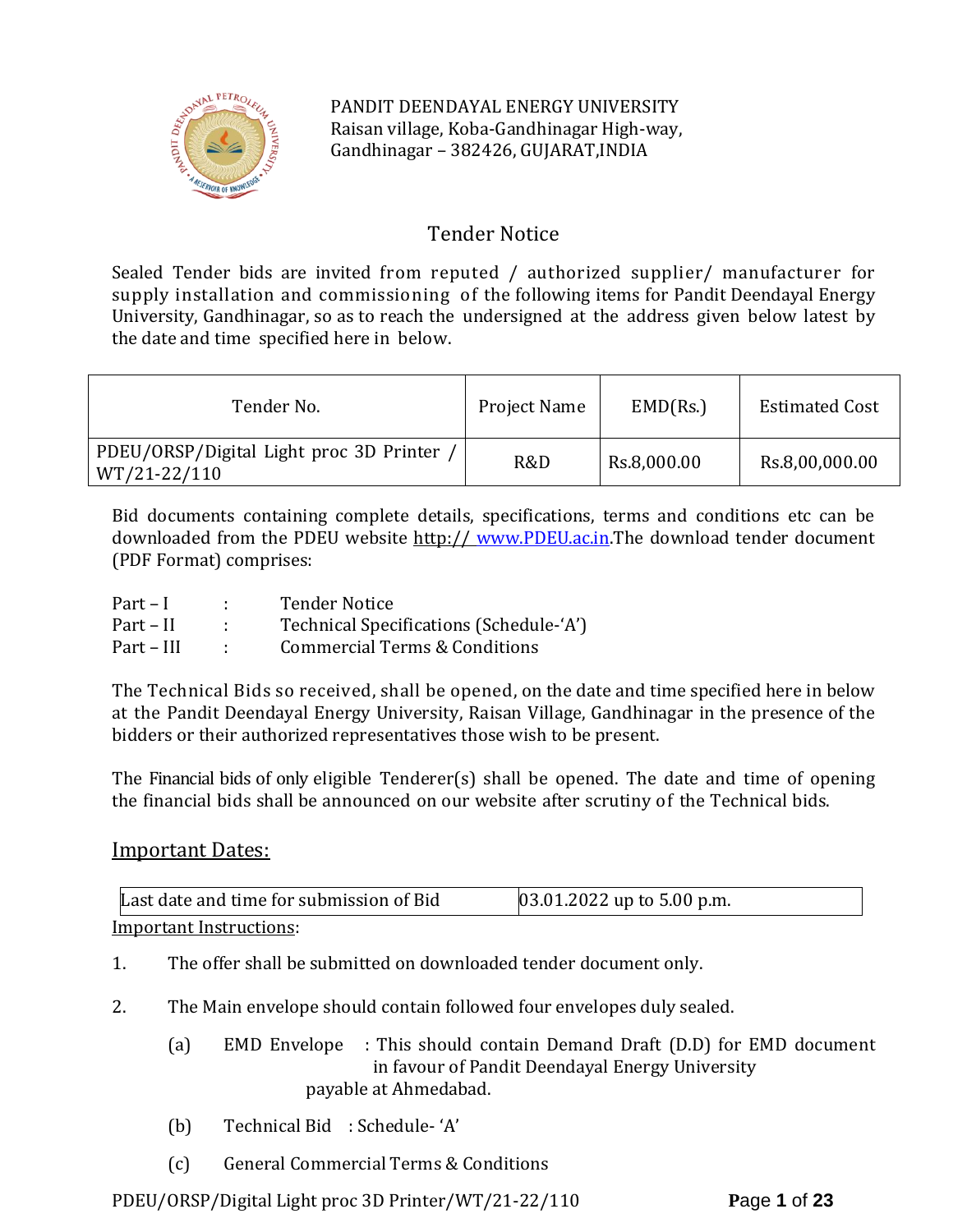(d) Price Bid : (Schedule 'B') should contain only Price Bid.

All the four envelopes should be super scribed with tender No., date of opening and Name of the bidder.

- 3. Offer without EMD is liable to be rejected forthwith.
- 4. The Tender, duly completed, should be sent by RPAD or Speed Post or Courier Service (Hand Delivery is not acceptable) so as to reach latest by the date and time specified here in above. Tender received after the due date and time shall be rejected irrespective of delay due to postal service or any other reasons.
- 5. Any technical query, information clarification pertaining to this tender may be referred to Dr. Pavan Gurrala (Email: pavan.gurrala@sot.pdpu.ac.in) OR [purchase@pdpu.ac.in](mailto:purchase@pdpu.ac.in)

PDEU reserves right to reject any OR all tenders without assigning any reason.

Sd/-

Registrar Pandit Deendayal Energy University Raisan village, Koba-Gandhinagar High-way, Gandhinagar – 382426, GUJARAT,INDIA

PART-II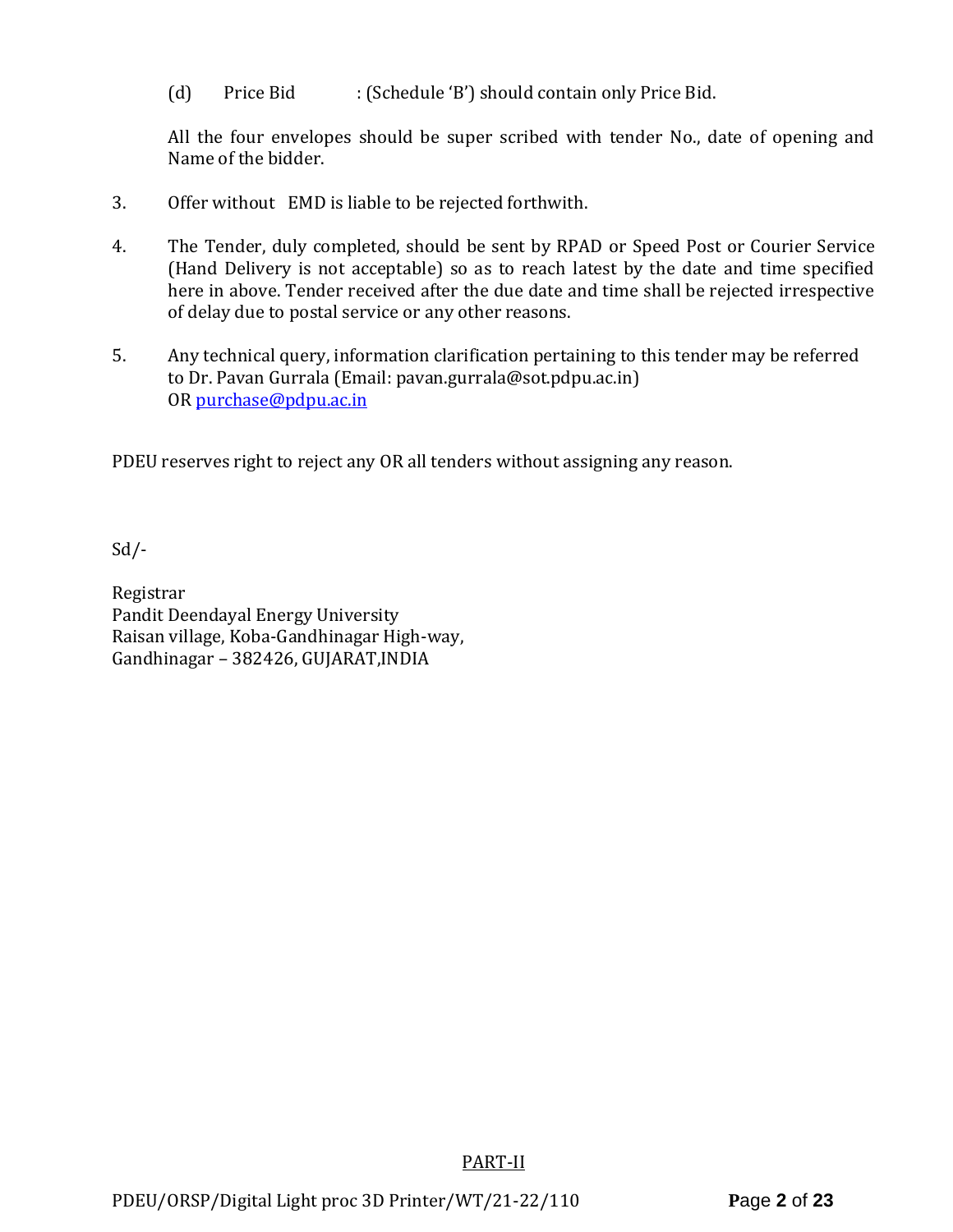# SCHEDULE-'A'

# DETAILS TECHNICAL SPECIFICATION FOR DIGITAL LIGHT PROCESSING 3D PRINTER

| Name of the<br>Equipment                         | Specification                                                                                                                                                                                                                                                                                                                                                                                             |    |
|--------------------------------------------------|-----------------------------------------------------------------------------------------------------------------------------------------------------------------------------------------------------------------------------------------------------------------------------------------------------------------------------------------------------------------------------------------------------------|----|
|                                                  |                                                                                                                                                                                                                                                                                                                                                                                                           |    |
| DIGITAL LIGHT<br>PROCESSING 3D<br><b>PRINTER</b> | <b>ITEM DESCRIPTION</b><br>DIGITAL LIGHT PROCESSING 3D PRINTER<br>SHOULD BE ABLE TO PRINT THE 3D PARTS<br>(USING CUSTOMISED RESIN MATERIALS)<br>USING UV RAYS AS THE ENERGY SOURCE.<br>THE DLP PRINTER SHOULD BE DESKTOP<br>PRINTER, ABLE TO MANUFACTURE<br><b>COMPLEX PARTS WITH HIGH PRECISION</b><br>AND VERY LITTLE OR LESS<br><b>INTERFERENCE FROM THE USER.</b>                                     | 01 |
|                                                  | SPECIFICATION                                                                                                                                                                                                                                                                                                                                                                                             |    |
|                                                  | • UV LIGHT TECHNOLOGY, REPEATABLE<br>PRECISION FOR QUALITY ASSURANCE<br>62MM PRINT PRECISION SPSTM SMART-<br>POSITIONING-SYSTEM TECHNOLOGY<br>• OPEN RESIN MATERIALS (INCLUDING<br>TRANSPARENT)<br>• CUSTOMISED POLYMERIC RESINS AND<br>THEIR COMPOSITES A 385 NM UV<br>POWERED ENERGY SOURCE SHOULD BE<br>USED.<br>AN ABILITY TO ACCOMMODATE<br>NEW/CUSTOMISED RESINS AND OR<br><b>COMPOSITE RESINS.</b> |    |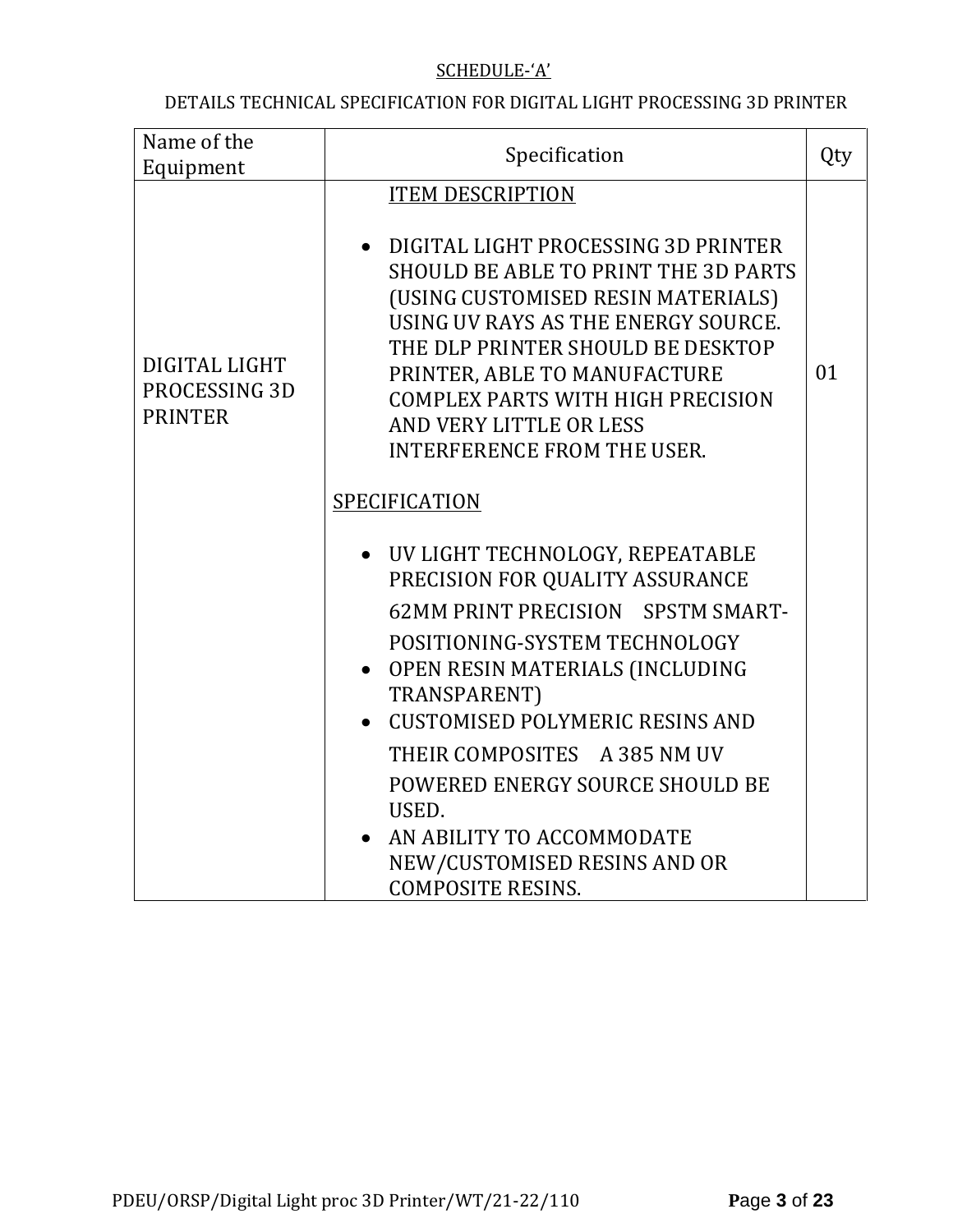#### PART-III

#### GENERAL COMMERCIAL TERMS AND CONDITIONS

# DEFINATIONS:

- Tenderer/Supplier/Bidder: These terms are synonym and mean the firm who intends or who has submitted offer in response to this tender.
- Tender / Bid Document: means this tender document.
- PDEU: Pandit Deendayal Energy University having it office at Raisan Village, Gandhinagar-382426 and includes it's successors and assignee.
- 1 The tenderer should thoroughly read all the clauses of the tender document before submitting the duly filled in Tender.

Tenderer shall place the following ANNEXURES as FIRST EIGHT pages of their Technical Bid in the following sequence.

| <b>FIRST PAGE</b>   | <b>ANNEXURE-1</b>   |
|---------------------|---------------------|
| <b>SECOND PAGE</b>  | <b>ANNEXURE - 2</b> |
| THIRD PAGE          | <b>ANNEXURE - 3</b> |
| <b>FOURTH PAGE</b>  | <b>ANNEXURE - 4</b> |
| <b>FIFTH PAGE</b>   | <b>ANNEXURE - 5</b> |
| <b>SIXTH PAGE</b>   | <b>ANNEXURE - 6</b> |
| <b>SEVENTH PAGE</b> | <b>ANNEXURE - 7</b> |
| EIGHTH PAGE         | <b>ANNEXURE - 8</b> |

2 SUBMISSION OF BID DOCUMENT:

PDEU follows two bid systems. Tenderer shall submit two separate bids viz.

- a) Techno Commercial Bid (Technical Bid) and
- b) Price Bid as under.
	- (a) Technical Bid: This shall be in sealed envelope. It shall be super scribed

| Technical Bid: Tender No. | Name of Bidder: |  |
|---------------------------|-----------------|--|
|                           |                 |  |

It shall contain the following

(i) Eight pages as mentioned in condition 1 above and

TENDERERS SHOULD FURNISH THE FOLLOWING DETAILS:

[1] Technical Specifications(Part-II) and General Term & Conditions(Part –III) of Tender Document Duly Sign on each page by Authorized Signatory as token of his acceptance.

[2] Firms balance sheet of last three years

[3] Consent letter from their principals to manufacture such items.

[4] List of customers

- (ii) All the information and supporting documents for (i) above
- (iii) Details, Documents, Literature, certificates etc. for the equipment / Material offered.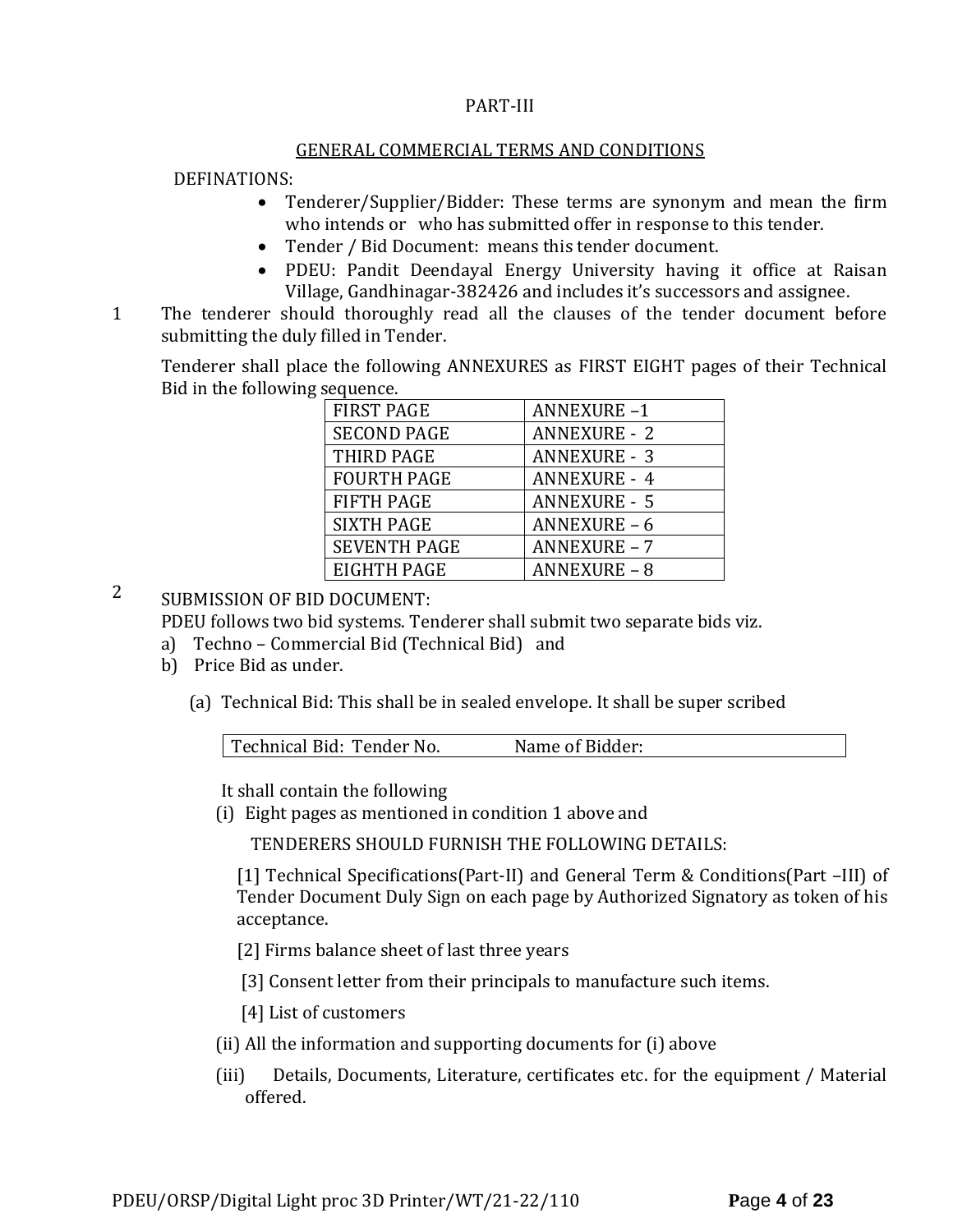(b) Price Bid: This shall be in sealed envelope.

It shall contain offer price in the form specified in the tender document as Schedule- 'B'. The Printed Price list or price in different format will render the offer liable for rejection. It shall be super –scribed as:

Price Bid: Tender No.: Name of Bidder:

c) EMD Envelope: This envelop shall contain the following:

Demand draft or Bank Guarantee, as the case may be, for EMD supporting document, as mentioned hereof, if bidder seeks exemption in EMD It shall be super – scribed as :

| <b>EMD Envelop:</b> | Tender No.: | Name of Bidder: |  |
|---------------------|-------------|-----------------|--|
|                     |             |                 |  |

d) Main Envelope: This envelope shall contain envelop of Technical bid, envelop of EMD and Price Bid. It shall be super – scribed as :

| Main Envelop: | Tender No.: | Name of Bidder: |
|---------------|-------------|-----------------|
|---------------|-------------|-----------------|

The entire bid document (Main envelope mentioned above) should be submitted so as to reach this office not later than 02.00 P.M. on due Date as specified in the tender notice through RPAD / Speed post or Courier only

Incomplete bids and amendments and additions to bids after opening of the bids will be ignored out rightly.

The technical scrutiny committee of PDEU shall evaluate the techno-commercial view of the tender. PDEU reserves the right to open or not to open the price bid of the bidders on the basis of their past performance of their supplied materials.

The price bid of those who are techno-commercially qualified shall only be opened.

# 3 PRICE EVALUATION:

No price preference shall be given on any account. All tenders will be evaluated on firm price end-cost basis; The parties however shall give the detailed break-up of the end cost. If PDEU feels that there is lack of serious competition or for any other reasons, PDEU may negotiate with the L-1 party. PDEU's decision to accept any or all tenders shall be final and binding on all the parties. However, the DG of PDEU or the Authorized committee at its sole discretion reserves the right to negotiate with other tenderer in case the technical specification of some or all products are found to be superior.

4 EARNEST MONEY DEPOSIT: (E.M.D.)

E.M.D. is payable @1% of the value of the items offered. The EMD is payable by Demand Draft, of any Nationalized Banks, drawn in favor of the PANDIT DEENDAYAL ENERGY UNIVERSITY, payable at Ahmedabad. If the amount of EMD is more than Rs. 25000/- the same can be paid by an irrecoverable Bank Guarantee from any nationalized Bank in a standard format prescribed by PDEU (Format given in this tender document).

# 5 DELAYED AND LATE TENDERS:

No Tender shall be accepted / opened in any case which are received after due date and time of the receipt of tender irrespective of delay due to postal services or any other reasons and PDEU shall not assume any responsibility for late receipt of tender. Any correspondence in this matter will not be entertained.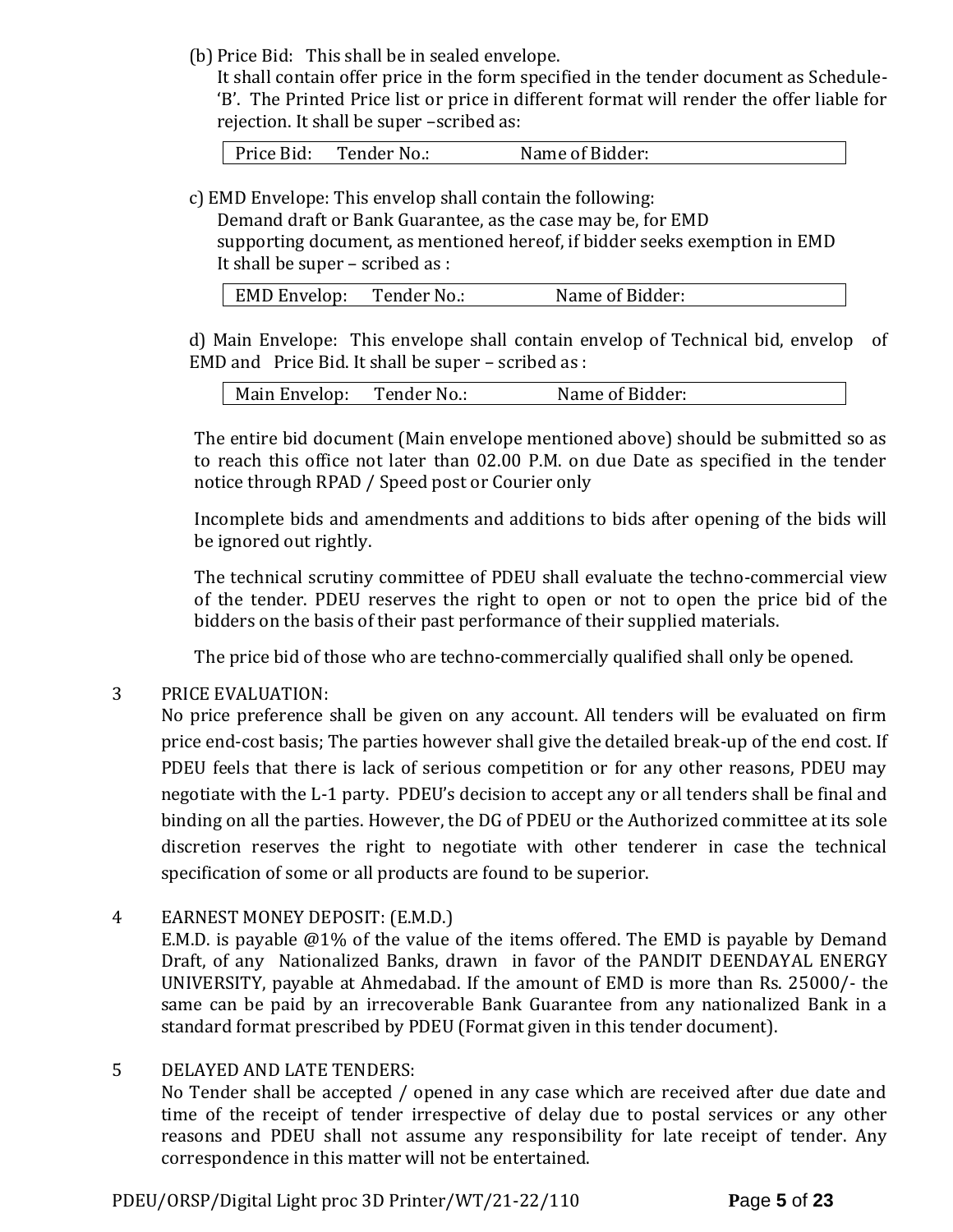# 6 PRICES:

The details of the price shall be given in Price Bid (Schedule-B) only and nowhere else. Prices quoted shall be FIRM and on F.O.R. Destination basis (i.e. PDEU,Gandhinagar). However, the Tenderer should indicate in the Price Bid, the break-up of Unit F.O.R. Destination Prices with break-up of Unit Ex-works price ,Excise duty, GST, Custom Duty, average freight, packing charges, and Insurance Charges. Tenderer should quote the Freight as well as Insurance Charges both separately as shown in price bid. Please note that payment of excise duty will be made only on Ex-Work prices. Also, please mention rate of Excise duty. If this is not specifically mentioned then PDEU will have the option to take the prices as exclusive of taxes and duties (at maximum slab rates) for the evaluation of the tenders.

The Tenderer should invariably indicate the total unit end cost price considering all their costs / calculations in the Price bid itself for each item and all sub-items if any. This is mandatory. Cost components hidden / furnished elsewhere will not be considered and will be ignored out-rightly.

Only for Traders - Tender:

[i] In case of a trader-tender, if the quotation is furnished for all inclusive rates and the rates of taxes and duties are indicated without indicating the amount, in such cases, the price is eligible for statutory variation.

[ii] Where the trader-tender quotes all inclusive rates without indicating the rate of Taxes and Duties included in the quoted price, the price is not eligible for any statutory variation.

# 7 REFUND / FORFIETURE OF E.M.D

EMD will be forfeited if (i) the tender, it covers, is withdrawn during the validity of the offer or (ii) the Tenderer fails to furnish / deposit the Performance Guarantee towards Execution Period (security deposit).

EMD of the unsuccessful tenderer's will be returned without intimation within 60 days of placing of the order to the successful Tenderer subject to the unsuccessful bidder returning the original receipt of the EMD together with the advance stamped receipt, to the Accounts Officer of PDEU.

EMD will be returned to the successful bidders, only on their submission of performance guarantee towards execution period against order released to them.

# 8 PERFORMANCE GUARANTEE (PG) TOWARDS EXECUTION PERIOD: (i.e. SECURITY DEPOSIT):

Successful tenderers will be required to pay an amount equivalent to 10% (Ten) of the value of the purchase order as Performance Guarantee (Security Deposit) within 10 days from the date of the purchase order failing which the purchase order is liable to be cancelled at the cost and the risk of the successful Tenderer (at the discretion of PDEU).

It can be paid by Demand Draft drawn in favour of PANDIT DEENDAYAL ENERGY UNIVERSITY payable at Ahmedabad or in the form of Bank Guarantee from Nationalized Bank if the amount is more than Rs.35,000/-.

The Bank Guarantee will be executed on the standard form prescribed by PDEU as APENDIX - I.

The Bank Guarantee so furnished should have clear one time validity till the completion of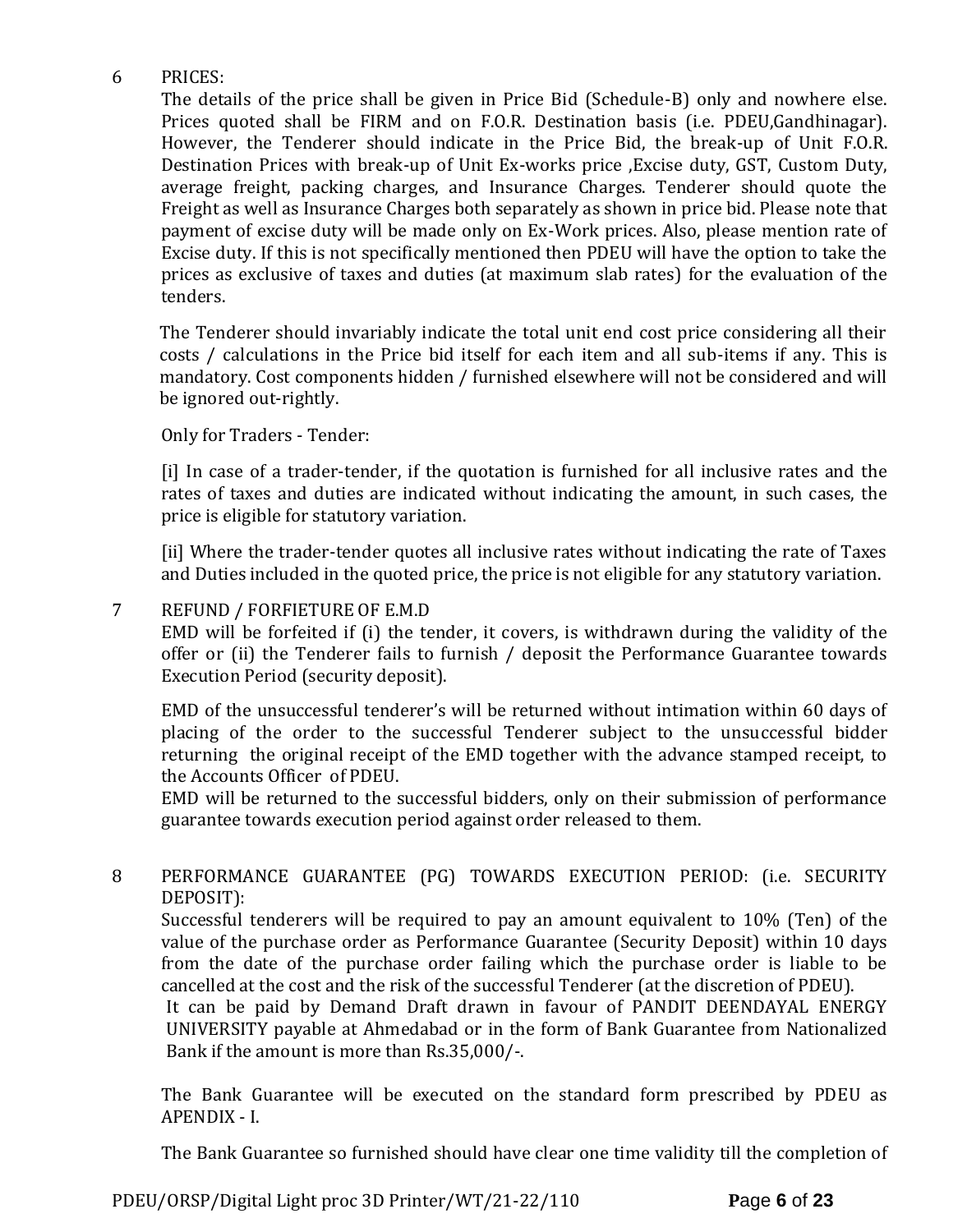the order in all respects. Bank Guarantee for Interim period will not be acceptable. If by any reasons the supply period is extended then the supplier shall undertake to renew the Bank Guarantee at least one month before the expiry of the validity failing which PDEU will be free to encash the same.

The successful bidder/s shall have also to furnish PG (as specified here of) for the contract value towards warranty / guarantee period separately as applicable as per tender conditions.

Performance Guarantee towards Execution Period (Security Deposit) will be returned on successful completion of the Order and only after the Performance Guarantee towards warrantee/guarantee, as mentioned above, is submitted.

# 9 VALIDITY OF THE OFFERS:

The offers shall to be kept valid for a period of 120 days from the date of opening of technical bids. In case the finalization of the tender is likely to be delayed, the tenderers will be asked to extend the same without change in the prices or any terms and conditions of the offer. If any change is made, original or during the extended validity period, the offers will be liable for outright rejection without entering into further correspondence in this regard and no reference will also be made.

# 10 TRUCK RECEIPT (T.R) / AIRWAY BILL (A.B)

All the Goods should be dispatched freight paid and the A.B / T.R should be forwarded directly to PDEU Office at Raisan Village, Gandhinagar. The demurrage charges, if any, paid by the PDEU due to delay in informing PDEU or any other reason attributable to supplier, will be deducted from his bill. It is essential that packing notes and invoices are furnished in respect of every consignment.

The supplier will be responsible for any damages / shortage claim rejected by the respective Authorities for want of a clear A.B / T.R.

Materials may be dispatched by any convenient mode of transport and up to PDEU i.e. F.O.R Destination.

# 11 PACKING AND FORWARDING CHARGES:

The prices shall be inclusive of packing & forwarding charges. The Materials should be strongly and adequately packed to ensure safe arrival at destination. The materials dispatched from overseas by Air / Shipping should be packed such that it can withstand rough handling and possible corrosion due to exposure to salt laden atmosphere, salt spray or open storage. All packing must be clearly marked with order Number and consignee's name and address.

# 12 TRANSIT INSURANCE:

All the materials will be required to be supplied up to Destination against all transit risks, such as damage, loss, theft, fire, etc. The insurance period shall cover 15 days after the date of receipt of materials at site to enable PDEU to check up stores fully. The suppliers will be responsible for free replacement of such stores which have been received short, damaged or broken within 15 days.

The cost of damaged, defective stores materials will however be deducted from the bills of the suppliers and will be refunded only after replacement thereof. It will be the responsibility of the supplier to lodge claim against the insurance on receiving necessary advice from PDEU.

# 13 ACCEPTANCE OF STORES:

The equipments/ materials to be supplied against this tender are subject to their acceptance by PDEU or any other Officer deputed for this purpose.

PDEU/ORSP/Digital Light proc 3D Printer/WT/21-22/110 **P**age **7** of **23**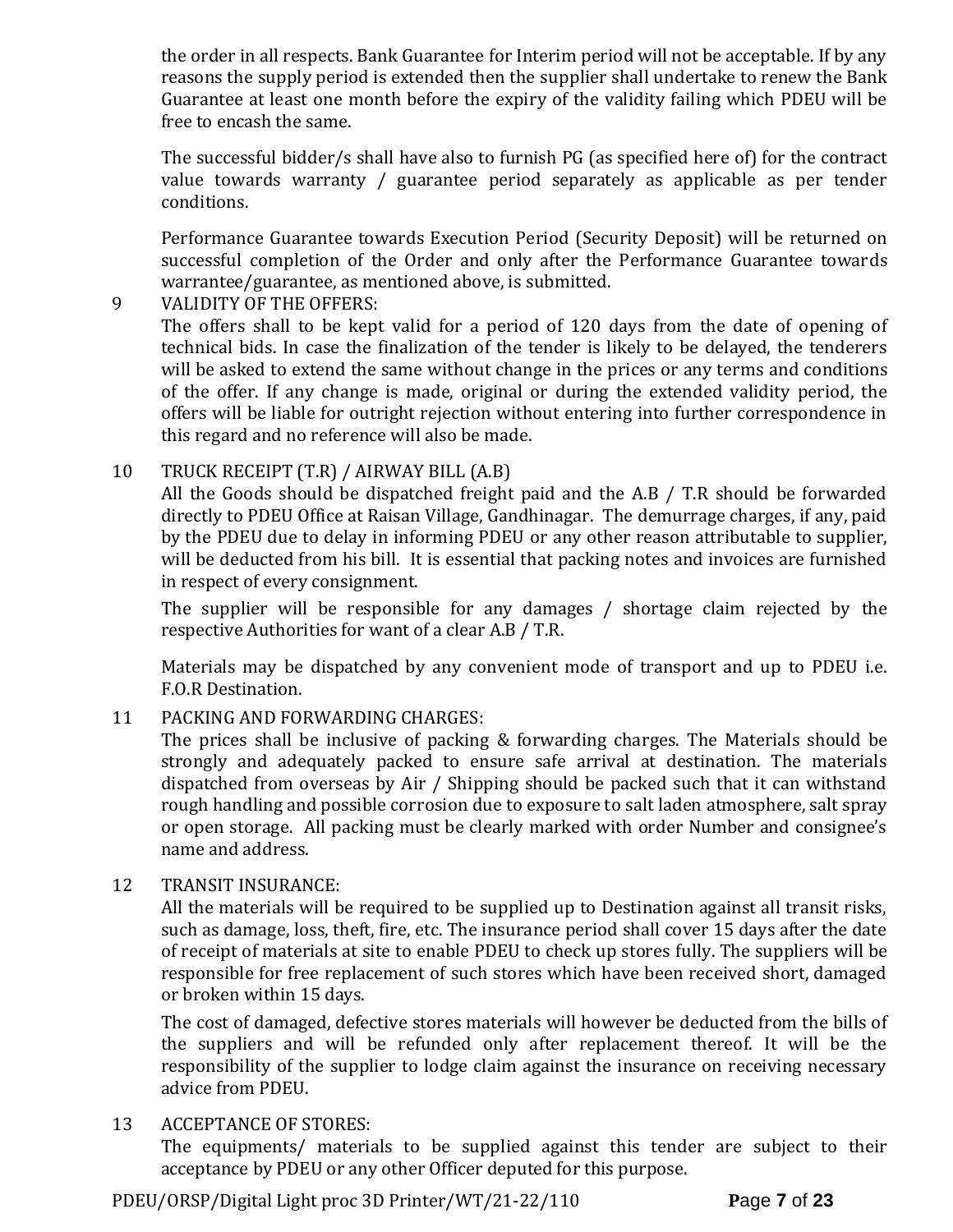14 UNLOADING:

Unless specified otherwise in the purchase order, Unloading of the materials shall be arranged by PDEU.

# 15 STATUTORY VARIATION:

Any statutory increase or decrease in the taxes and duties subsequent to the offer under this tender if it takes place within the original contractual delivery date will be to PDEU account subject to the claim being supported by documentary evidence. No increase due to such variation shall be allowed for the portion of the delivery after the original contractual delivery date. However, if any decrease takes place after the contractual delivery date, the advantage will have to be passed on to PDEU.

# 16 PAYMENT TERMS :

- A. In case of Domestic(i.e. Indian) Supplier the payment Terms as Under :-
	- 70% of Payment only after proper verification of the delivered equipments by the vender.
	- Remaining 20% Payment of invoice value within one month on successful installation, Commissioning and training.
	- 10% Payment will be released after submission of PBG.
- B. In case of Foreign Supplier the Payment Terms is as Under :-
	- 90 % payment through Irrevocable Letter of Credit.
	- 10 % payment through Wire Transfer within 5 (five) Working Days after the date of Successful Commissioning and Installation of the System. OR
	- 90% payment will be released through wire Transfer within 5 (five) Working Days after receipt of the material.
	- 10% payment will be released through Wire Transfer within 5 (five) Working Days after the date of Successful Commissioning and Installation of the System. OR
	- 100 % through Wire Transfer within 5 (five) Working Days after the date of Successful Commissioning and Installation of the System.
	- Installation: All arrangement for installation must be made by concern Vender.

# 17 REPEAT/ADDITIONAL ORDERS:

PDEU reserves the right to place repeat order / additional order on the successful tenderers up to 25% of the original quantity of the P O at the same prices, terms and conditions stipulated in the original contract during three months from the date of Purchase Order.

# 18 DELIVERY PERIOD:

The Tenderers will have to quote a firm delivery period subject to the force Majeure conditions as accepted by PDEU. Tenderer should mention their delivery period. Time being the essence of this tender, delivery period shall be strictly adhered to. Delay in execution of order on account of any reasons will be subject to levy of penalty.

# 19 PENALTY FOR LATE DELIVERY:

In case, the materials are not delivered within the period stipulated in the order, penalty shall be levied at  $\frac{1}{2}\%$  per week on the prices (End cost excluding taxes) subject to maximum 10% reckoned on the value of late delivered supplies.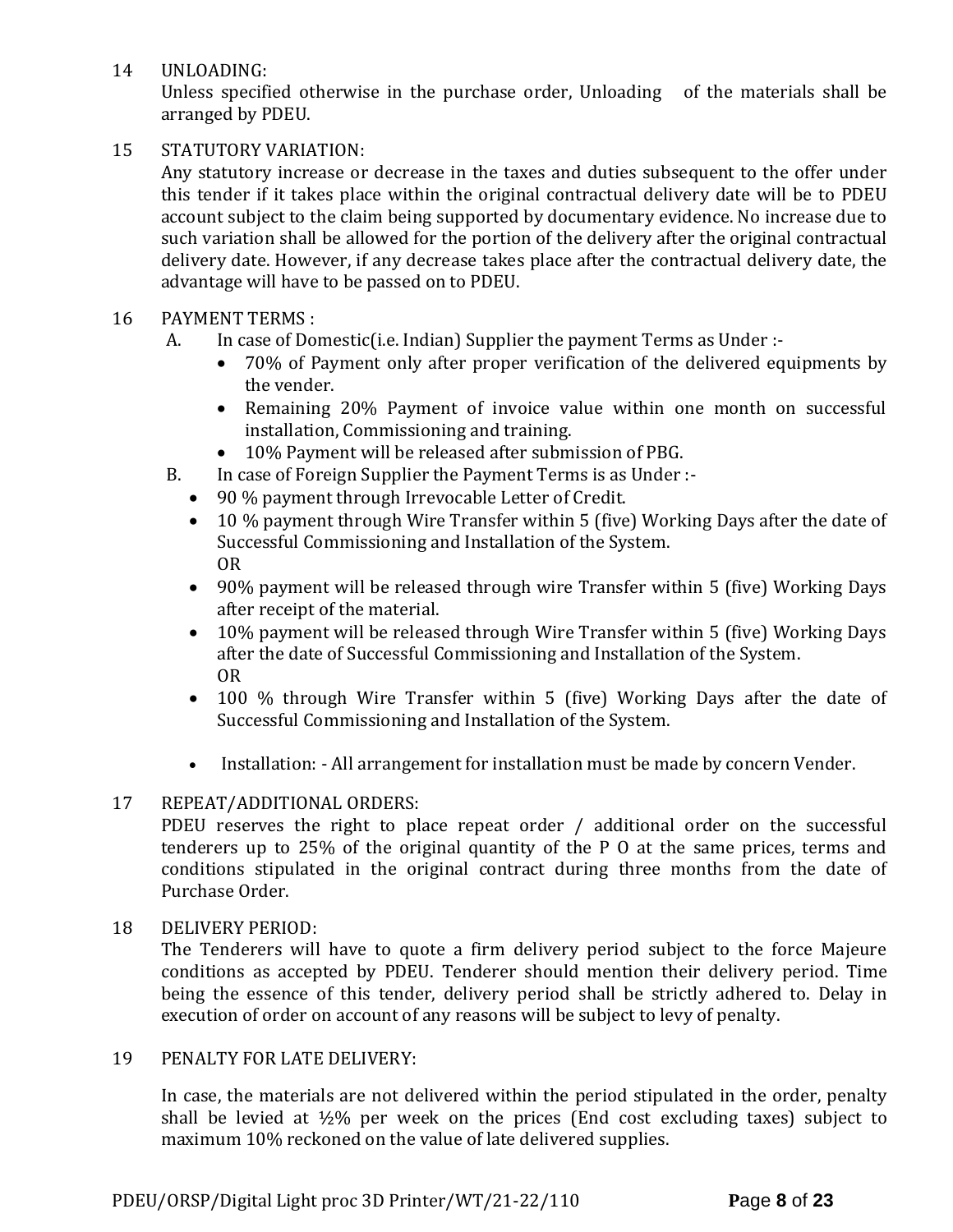Due consideration will be given to waive levy of penalty for the reasons absolutely beyond suppliers control for which documentary evidence will have to be provided. The request for extension in delivery giving reasons and supporting documents shall have to be made available within one month on completion of the supply, and no request to waive levy of penalty will be entertained / reviewed during the execution of order.

# 20 EXTENSION IN CONTRACTUAL DELIVERY DATE:

It will be supplier's responsibility to ensure that goods are delivered within the stipulated delivery period. However, if PDEU may consider extension of delivery period with or without statutory variations, for the reasons beyond the control of the tenderer and subject to the Penalty as mention hereof.

Such extension will be subject to the following conditions.

[a] No increase in price on account of any statutory increase in or fresh imposition of customs duty, excise duty, GST or on account of any other tax or duty shall be admissible on the material delivered after the original contractual delivery date.

[b] Notwithstanding any stipulation in the contract for increase in price on any other ground, no such increase which has become effective on or after the contractual delivery date shall be admissible on material delivered after the original contractual delivery date.

[c] Nevertheless, PDEU shall be entitled to the benefit of any decrease in price on account of reduction in or remission of customs duty, excise duty, GST or on account of any other tax or duty or on any other ground as stipulated in the P.O., which takes place on or after the contractual delivery date of the said P.O. for the material delivered after the original contractual delivery date.

# 21 REPLACEMENTS OF GOODS BROKEN, DAMAGED OR SHORT:

In the event of any material or part thereof found broken or damaged or received short during transit or during installation or Commissioning or testing at site, before commissioning in service the suppliers shall replace the same free of cost. However, PDEU will recover amount equivalent to the cost of such damaged / broken / short supplied materials and will repay when actual replacement is given.

# 22 POST TENDER CORRESPONDENCE / ENQUIRIES:

The Tenderer will be refrain from pursuing / canvassing the matter, directly or indirectly with any Office of PDEU as otherwise the same would amount to disqualification of the tender.

- 23 PDEU shall have the right to make any changes, additions / deletions or modifications in any terms / conditions or quantity of the tender and / or specifications as may be deemed necessary by PDEU at its sole discretion at any time before the due date of opening of the tender.
- 24 PDEU does not accept the printed conditions of any Tenderer. It will be ignored without any reference; hence tenderers should withdraw such printed conditions if they have any. PDEU shall accept only unconditional tender.
- 25 If technical deviations furnished by the Tenderer are not agreeable to PDEU, the offers may be ignored. However it will be solely at discretion of PDEU to consider the technical deviations OR not for considering the Tenderer. No correspondences of the Tenderer will be entertained in this matter.
- 26 Please indicate whether the goods offered are first sale or second sale so as to determine

PDEU/ORSP/Digital Light proc 3D Printer/WT/21-22/110 **P**age **9** of **23**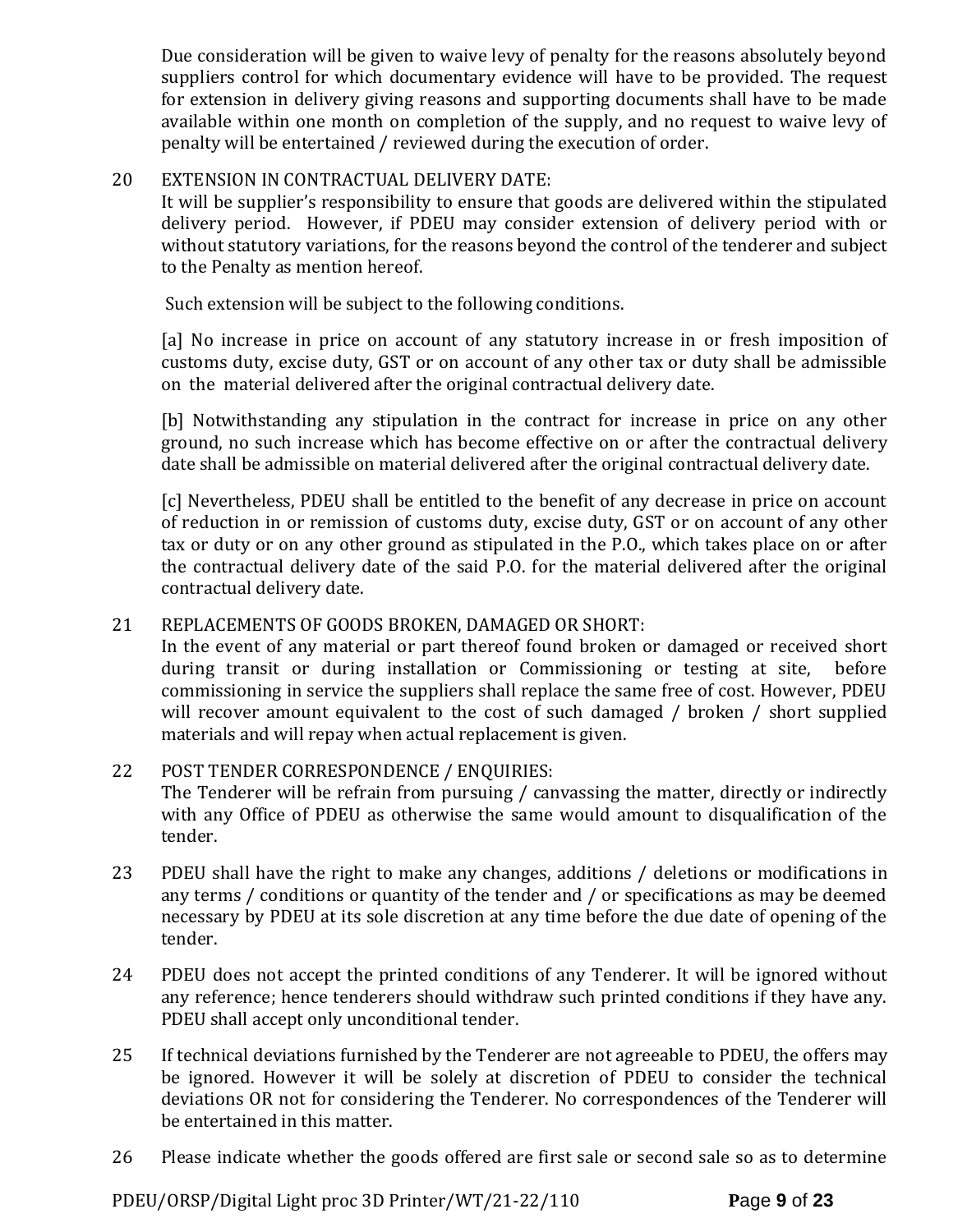the payment of GST.

- 27 Revision of prices or any commercial terms affecting the price after opening of technical bids shall not be considered and will be ignored.
- 28 Tenderers shall indicate the name of their partners of their manufacturing firm.
- 29 Tenderer should specifically mention in the offers the name of the Partners / Proprietor / Directors who is / are the signing authority.

# 30 GUARANTEE:

If the goods, stores and equipments found defective due to bad design or workmanship the same should be repaired or replaced by the tenderer free of charge if reported within 18 months of their receipt at site or 12 months from the date of commissioning of equipments whichever is earlier. Tenderer will be responsible for the proper performance of the equipments / materials for the respective guarantee period.

# 31 APPROVAL:

The goods shall be subject to the approval of PDEU after receipt of the Material at site.

32 PDEU would prefer the offers from manufacturers directly. All the manufacturers should quote for those items, which are actually manufactured at / rolled by their plants. This should be strictly adhered.

PDEU reserves the right to inspect, suppliers factory at any time during the currency of the contract in case order is placed on supplier and also to inspect manufactured material before testing / packing / dispatch.

- 33 If in any company, the interest of any employee of the PDEU. or his relative as defined in Section VI of the Company's Act. 1956, is 10% or more, PDEU will not deal with such company at all. Tenderer therefore, must specifically disclose this fact in his technical Bid. Non-disclosure of such facts would disqualify the Tenderer for further dealing with PDEU.
- 34 TERMINATION OF CONTRACT:

In case, the supplier fails to deliver the stores / materials / equipments or any consignment thereof within contractual period of delivery or in case the stores are found not in accordance with prescribed specification and/or the approved sample, PDEU shall exercise its discretionary power as under:

[a] To recover, from the supplier as agreed, by way of penalty clause above,

or

[b] To purchase from elsewhere, after giving notice of 15 days to the supplier, on his account and his risk

or

[c] To cancel the contract.

or

[d] PDEU at any time terminate the contract by giving written notice to the qualified Bidders/Tenderer without compensation to the qualified tenderer, if he become bankrupt or otherwise, insolvent or in case of dissolution of firm or winding up of company provided that such termination will not prejudice or effect any right of action or remedy which has thereafter to the University.

In the event of the risk purchase of stores of similar description, the opinion of PDEU shall be final. In the event of action taken under clause (a) or (b) above, the supplier shall be liable to pay for any loss which PDEU may sustain on this account

Further, "PDEU" reserves the right to terminate the Contract (i.e. Purchase order) at any time, without assigning any reasons, whatsoever, by giving a notice or not less than period

PDEU/ORSP/Digital Light proc 3D Printer/WT/21-22/110 **P**age **10** of **23**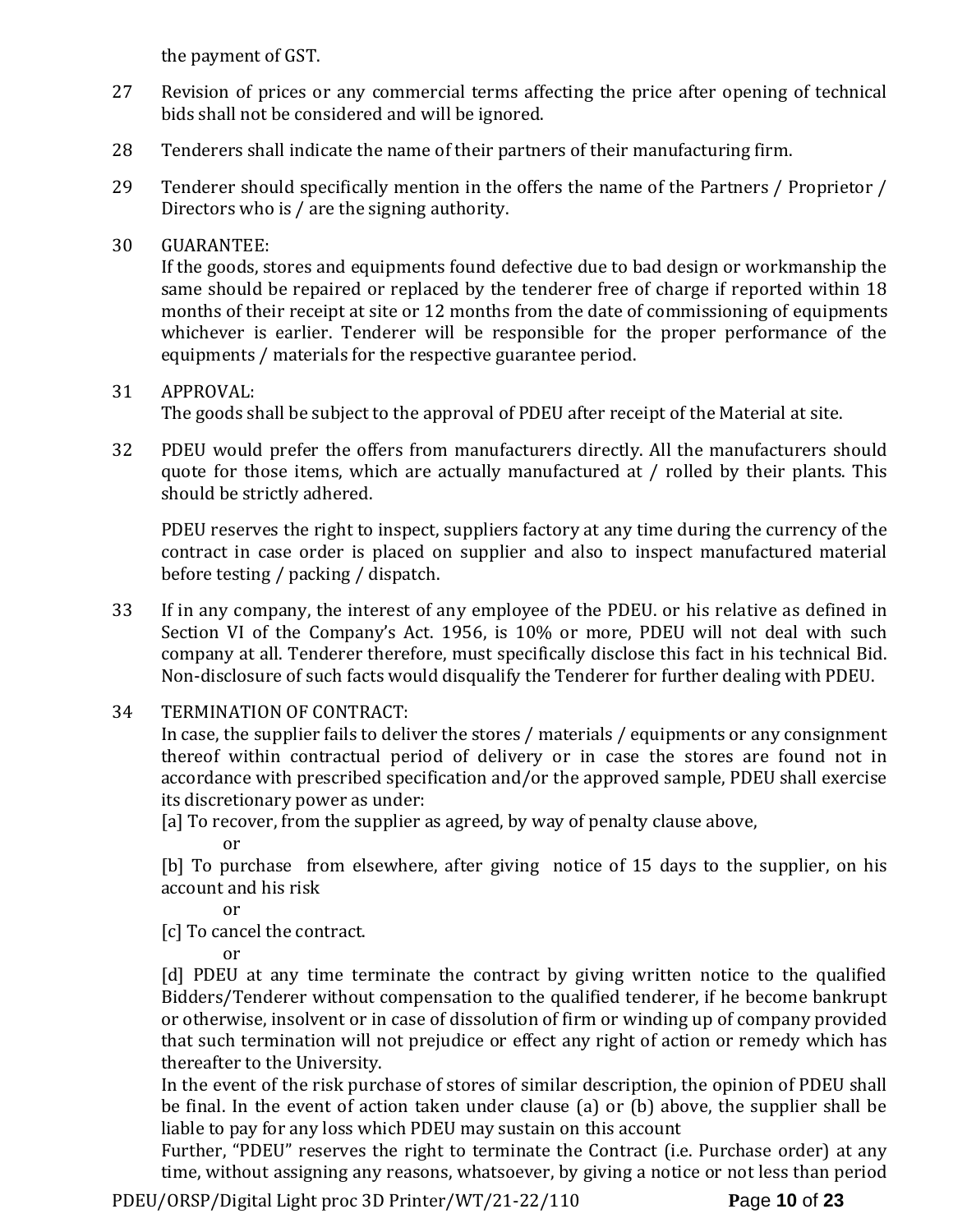of ONE month. Suppliers will not be entitled for any compensations / damages / losses, refund by PG whatsoever, on account of such termination of the Contract."

# 35 ARBITRATION:

All questions, disputes or differences whatsoever which may at any time arise between the parties to this agreement touching the agreement or subject matter thereof, arising out of or in relation to there and whether as to construction or otherwise shall be referred to the decision of the Sole Arbitrator, appointed by the PDEU, for that purpose, who shall be a retired High Court Judge or retired District and Sessions Judge, and the decision of the said Arbitrator shall be final and binding upon the parties. Reference to the arbitration shall be governed by the provisions of Indian Arbitration & Conciliation Act. 1996 as amended from time to time and the rules made there under.

# 36 JURISDICTION:

All questions, disputes or differences arising under, out of or in connection with the Tender / Contract shall be subject to the exclusive jurisdiction of Ahmedabad court.

- 37 If the tenderer is an Agent, he will have to give information and declare the name of the principal from which he will source the materials along with company's written confirmation about quality and backup performance guarantee. Only on getting complete information from Agent, such offer, if found suitable, shall be considered.
- 38 PDEU reserves the right to cancel any or all the offers / bids or to accept any offer without assigning any reasons.

In case PDEU finds that there is an attempt of cartel in the prices, PDEU reserves the right to consider or reject any or all the parties offers without assigning any reasons thereof.

- 39 PDEU reserves the right to increase or decrease the quantity against each item/s while placing the order.
- 40 The names of the Partners / Directors / Sole Proprietors and responsible person and his updated Address / Telephone, Fax Numbers etc. should be invariably mentioned in the Annexure provided for this purpose in this document.
- 41 The Tenderer must give in his offer, the full name and address with phone, Fax & mobile numbers of the Authorized Representative to do liaison work with PDEU on their behalf.
- 42 The tenderers should invariably write the name and address of the Company, both on sealed covers of EMD, Technical & Price Bids. The tender covers without the name and address will not be opened.
- 43 The tenderers are required to furnish the technical information and the Guaranteed technical particulars (GTP) along with company seal and signature of the Tenderer on each and every page / papers of the tender documents.
- 44 Tenderer should invariably fill up all the details of all the Annexure/s including the prices in the Price Bid Annexure of this tender document and should be duly signed by authorized signatories with their rubber stamp and along with Company's seal / stamp affixed on each paper.
- 45 If the Tenderer fails to pay the Security Deposit or defaults in execution of the orders placed or if PDEU suffers any financial loss due to this, then PDEU will be at liberty to adjust the amount from other orders of the same firm or by encashing the Bank Guarantee.
- 46 All the tenderers must ensure that all the relevant documents / papers submitted with the

PDEU/ORSP/Digital Light proc 3D Printer/WT/21-22/110 **P**age **11** of **23**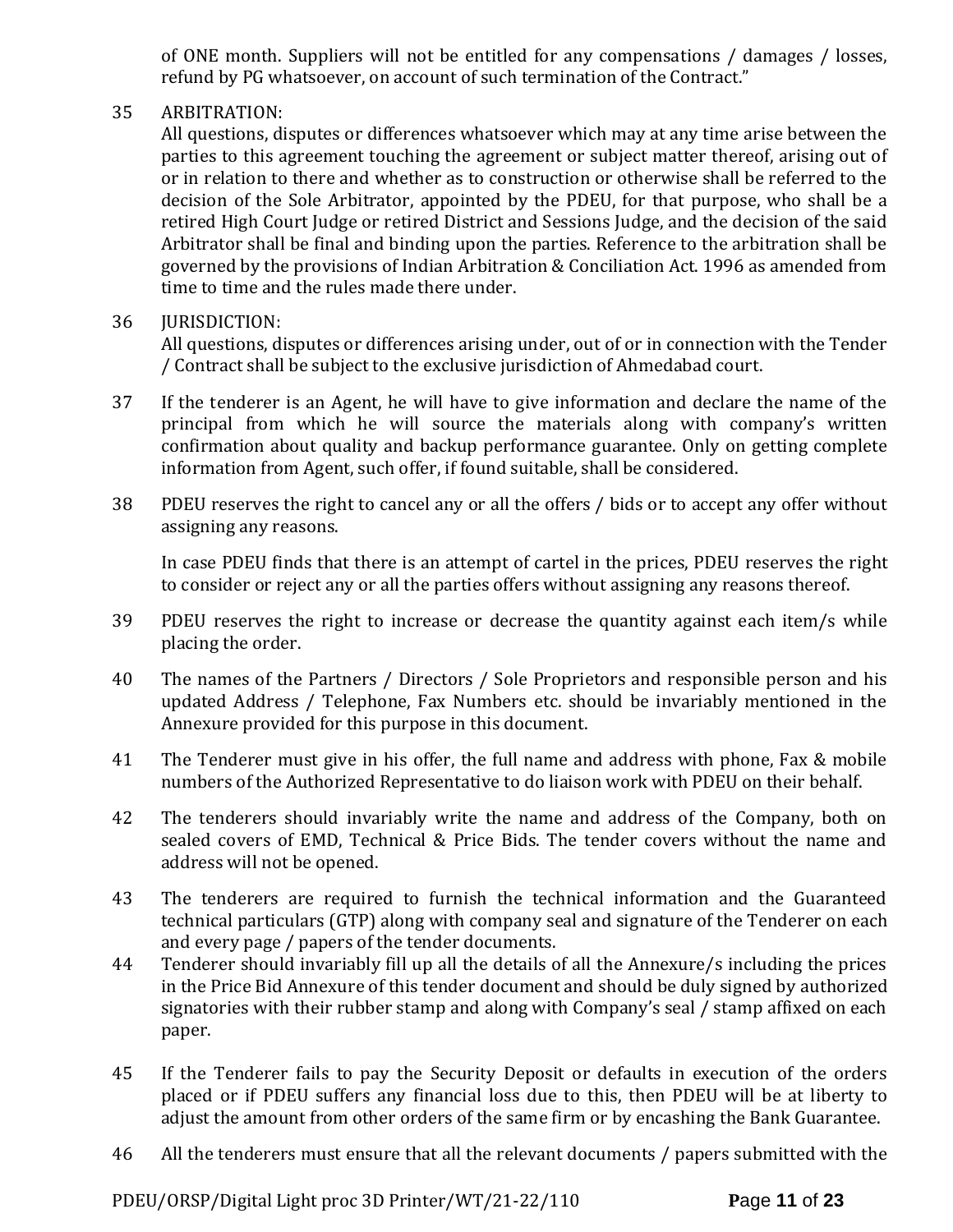tender should be serially numbered, properly bounded / tied together and properly documented.

47 All the above points should be complied by the Tenderers. If not, tenders are likely to be ignored without making any further reference.

--------------------×--------------------------×-------------------------×------------------------×-------------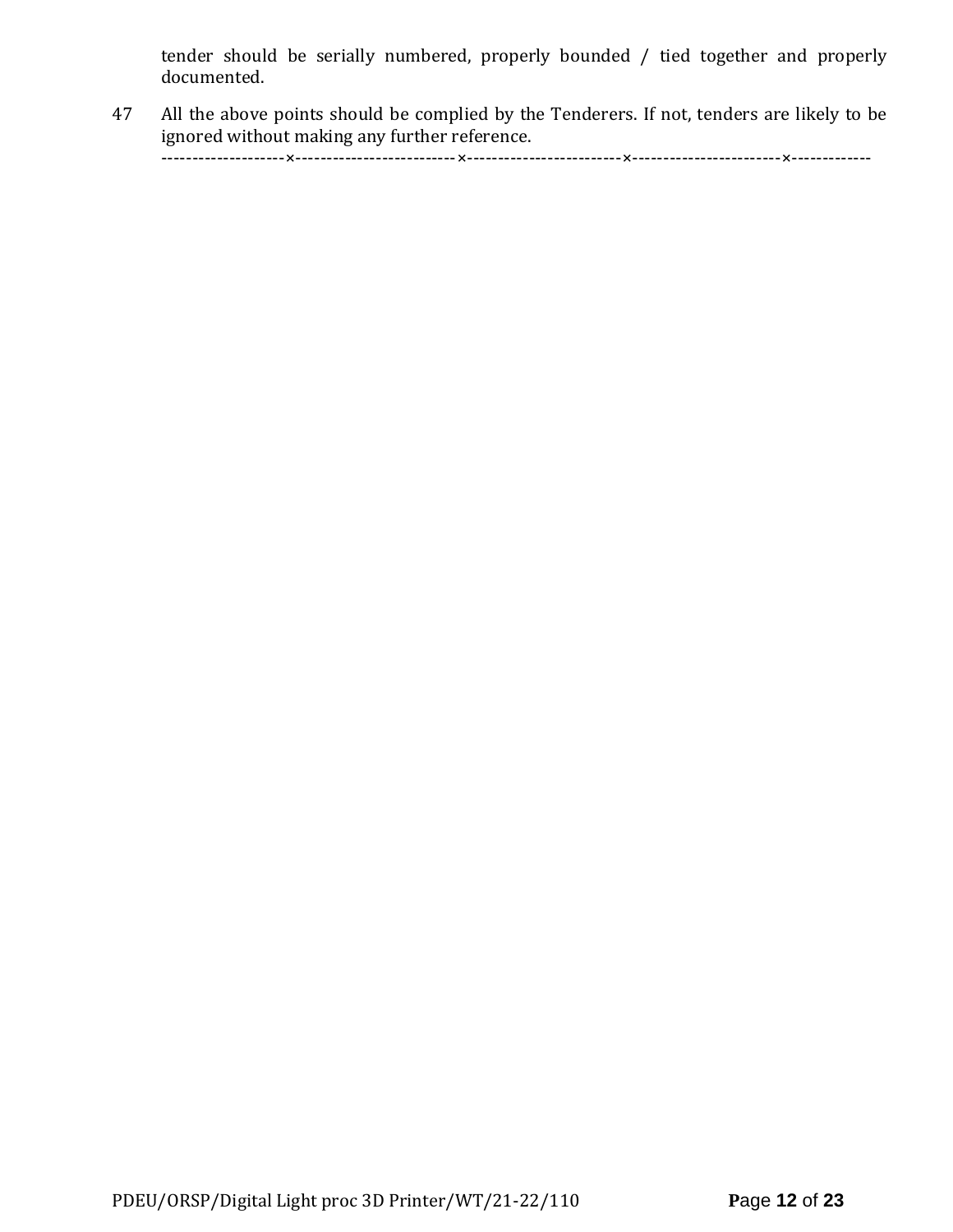#### E. M. D. BANK GUARANTEE FORMAT

FOR TENDER NO. PDEU / \_\_\_\_\_\_\_\_\_\_\_\_\_\_\_\_\_\_\_\_\_\_\_\_\_\_\_\_\_\_\_\_ \_

# APPENDIX – I (BANK GUARANTEE ON NON-JUDICIAL STAMP PAPER OF Rs.100/-)

Messer's WHEREAS \_\_\_\_\_\_\_\_\_\_\_\_\_\_\_\_\_\_\_\_\_\_\_\_\_\_\_\_\_\_\_\_\_\_\_\_\_\_\_\_\_\_(Name & Address of the Firm) having their registered office at \_\_\_\_\_\_\_\_\_\_\_\_\_\_\_\_\_\_\_\_\_\_\_\_\_\_\_\_\_\_\_\_\_\_\_\_\_ (Address of the firms Registered office) (Hereinafter called the 'Tenderer') wish to participate in the tender No. \_\_\_\_\_\_\_\_\_\_\_\_\_\_\_ for \_\_\_\_\_\_\_\_\_\_\_\_\_\_\_\_\_\_\_\_\_\_\_\_\_\_\_\_\_ of (Supply/Erection/Supply & Erection Work) (Name of the material/equipment/Work) for\_\_\_\_\_\_\_\_\_\_\_\_\_\_\_\_\_\_\_\_\_\_\_\_\_\_\_ PANDIT DEENDAYAL ENERGY UNIVERSITY and WHEREAS a Bank Guarantee for (Hereinafter called the "Beneficiary") Rs. \_\_\_\_\_\_\_\_\_\_(Amount of EMD) valid till \_\_\_\_\_\_(Mention here date of validity of this guarantee which will be 4 (FOUR) months beyond initial validity of Tender's offer) is required to be submitted by the tenderer along with the tender.

We,

 (Name of the Bank and address of the Branch giving the Bank Guarantee) having our registered office at \_\_\_\_\_\_\_\_\_\_\_\_\_\_\_\_\_\_\_\_\_\_(Address of Bank's registered office) hereby give this Bank Guarantee No.\_\_\_\_\_\_\_\_\_\_\_\_\_\_\_\_ dated \_\_\_\_\_\_\_\_\_ and hereby agree unequivocally and Unconditionally to pay within 48 hours on demand in writing from the PANDIT DEENDAYAL ENERGY UNIVERSITY or any officer authorized by it in this behalf any amount not exceeding Rs. (Amount of E.M.D.), (Rupees \_\_\_\_\_\_\_\_\_\_\_\_\_\_\_\_\_(In words) to the said PANDIT DEENDAYAL ENERGY UNIVERSITY on behalf of the Tenderer.

We\_\_\_\_\_\_\_\_\_\_\_\_\_\_\_\_\_\_\_\_\_\_\_\_\_\_\_\_\_\_\_\_\_(Name of the Bank) also agree that withdrawal of the tender or part thereof by the tenderer within its validity or Non submission of Security Deposit by the Tenderer within one month from the date tender or a part thereof has been accepted by the PANDIT DEENDAYAL ENERGY UNIVERSITY would constitute a default on the part of the Tenderer and that this Bank Guarantee is liable to be invoked and encashed within its validity by the Beneficiary in case of any occurrence of a default on the part of the Tenderer and that the encashed amount is liable to be forfeited by the Beneficiary.

This agreement shall be valid and binding on this Bank upto and inclusive of (Mention here the date of validity of Bank) and shall not be terminable by notice or by Guarantee) change in the constitution of the Bank or the firm of Tenderer Or by any reason whatsoever and our liability hereunder shall not be impaired or discharged by any extension of time or variations or alternations made, given, conceded with or without our knowledge or consent by or between the tenderer and the PDEU.

NOT WITH STANDING anything contained hereinbefore our liability under this guarantee is restricted to Rs.  $(Amt. of E.M.D.)$  (Rupees \_\_\_\_\_\_\_\_\_\_\_\_\_\_\_\_\_\_\_\_\_\_\_\_\_\_\_\_\_\_\_\_\_\_\_\_\_) (In words). Our Guarantee shall remain in force till\_\_\_\_\_\_\_\_\_(Date of validity of the Guarantee). Place: Date:

Please Mention here Complete Postal Address of the Bank with Branch Code, Telephone and Fax Nos.

#### SIGNATURE OF THE BANK'S AUTHORISED SIGNATORY WITH OFFICIAL SEAL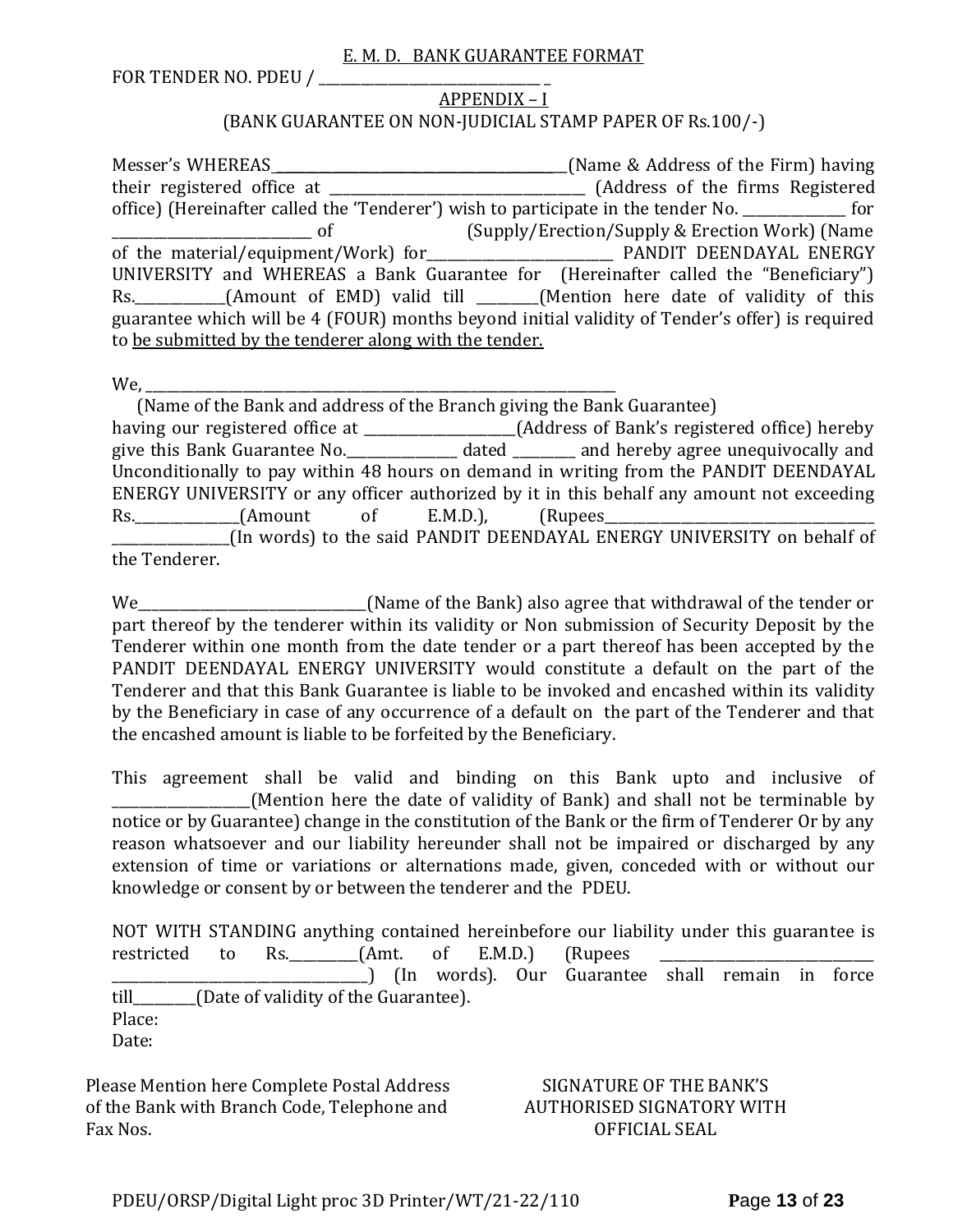#### ON STAMP PAPER OF RS.100/-

#### FORM OF BANKER'S UNDERTAKING

[For Performance Guarantees (PG) as per clause no.8 of commercial terms and conditions]

We, Bank of\_\_\_\_\_\_\_\_\_\_\_\_\_\_\_\_\_\_\_\_\_\_\_\_hereby agree unequivocally and unconditionally to pay within 48 hours on demand in writing from the PANDIT DEENDAYAL ENERGY UNIVERSITY. or any Officer authorized by it in this behalf any amount up to and not exceeding Rs.\_\_\_\_\_\_\_\_\_\_\_\_\_\_\_\_\_\_\_ (in words) Rupees\_

\_\_\_\_\_\_\_\_\_\_\_\_\_\_\_\_\_\_\_\_\_\_\_\_\_\_\_\_\_\_\_ to the said PANDIT DEENDAYAL ENERGY UNIVERSITY on behalf on  $M/s$ .

who have entered into a contract for the supply/works specified below:

P.O. (A/T) No.\_\_\_\_\_\_\_\_\_\_\_\_\_\_\_\_\_\_\_\_\_\_\_\_\_\_dated\_\_\_\_\_\_\_\_\_.

This agreement shall be valid and binding on this Bank upto and inclusive of \_\_\_\_\_\_\_\_\_\_

and shall not be terminable by notice or by change in the constitution of the Bank or the firm of Contractors / Suppliers or by any other reasons whatsoever and our liability hereunder shall not be impaired or discharged by any extension of time or variations or alterations made, given conceded or agreed, with or without our knowledge or consent, by or between parties to the said within written contract.

"NOTWITHSTANDING" anything contained herein before our liability under this guarantee is restricted to Rs.\_\_\_\_\_\_\_\_\_\_\_\_\_\_\_\_\_\_\_\_\_\_\_\_\_

(Rupees\_\_\_\_\_\_\_\_\_\_\_\_\_\_\_\_\_\_\_\_\_\_\_\_\_\_\_\_\_\_\_\_\_\_\_\_\_\_\_\_\_\_\_\_\_ only). Our guarantee shall remain in force until

Place: Date:

\_\_\_\_\_\_\_\_\_\_\_.

Please Mention here Complete Postal Address of the Bank with Branch Code, Telephone and Fax Nos.

SIGNATURE OF THE BANK'S AUTHORISED SIGNATORY WITH OFFICIAL ROUND SEAL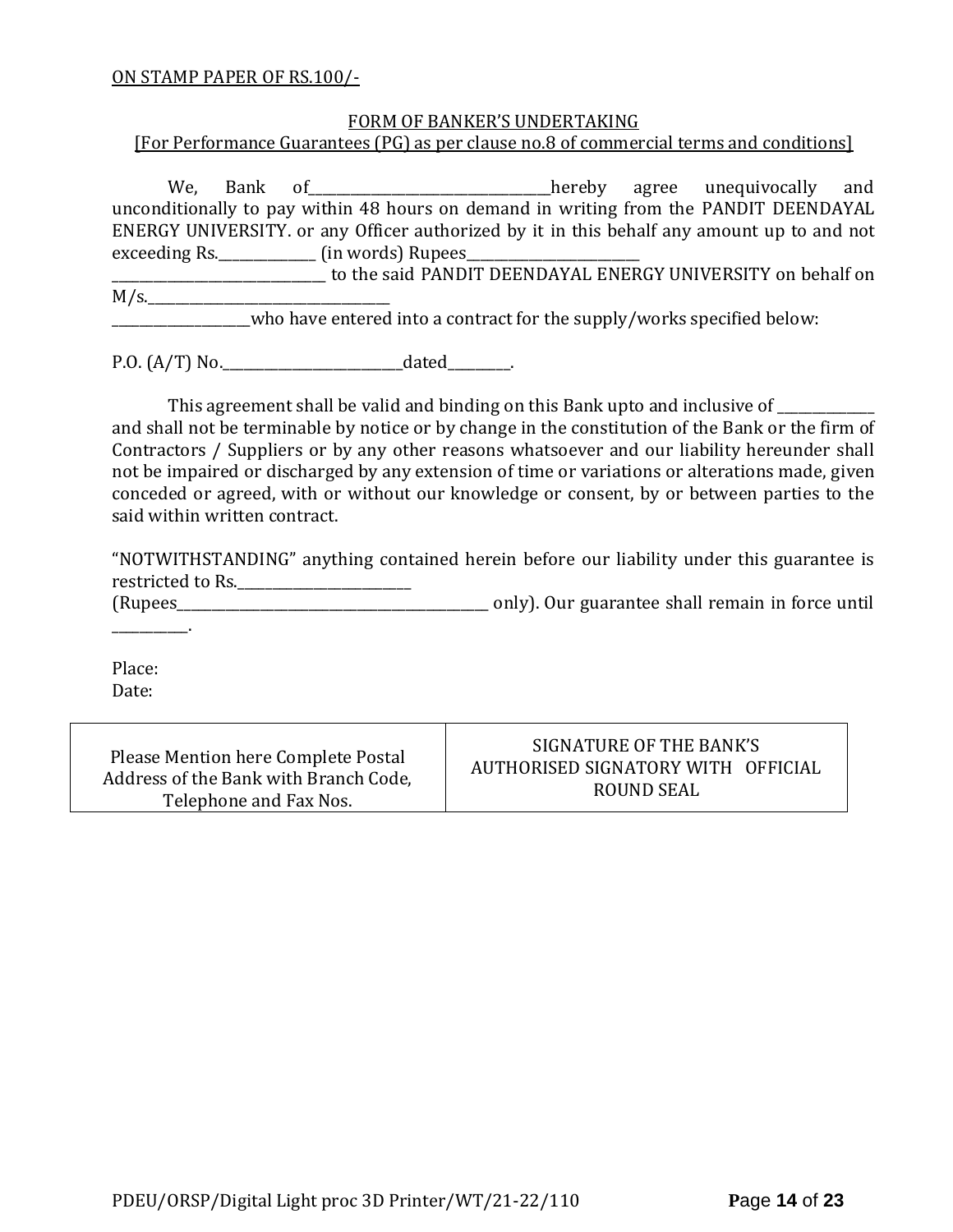#### ANNEXURE – 1

I / WE, confirm that following documents are attached with the technical bid of the offer and should be placed as a **First page** of offer.

| Sr.<br>N <sub>o</sub> | Details                                                         | Confirmation<br>(Tick $\sqrt{ }$ any one) |
|-----------------------|-----------------------------------------------------------------|-------------------------------------------|
| $\mathbf{1}$          | Firm's details as per "Annexure -2"                             | YES / NO                                  |
| 2                     | "Annexure-3"                                                    | YES / NO                                  |
| 3                     | Delivery schedule as per "Annexure-4"                           | YES / NO                                  |
| $\overline{4}$        | Past experience details as per "Annexure-7"                     | YES / NO                                  |
| 5                     | PDEU technical specification duly signed and with seal of firm. | YES / NO                                  |
| 6                     | Undertaking-"Annexure-5"                                        | YES / NO                                  |
| $\overline{7}$        | Technical & Commercial Deviation- "Annexure-6"                  | YES / NO                                  |
| 8                     | Experience Certificate-"Annexure-7"                             | YES / NO                                  |
| 9                     | Conformation of Tender Condition-"Annexure-8"                   | YES / NO                                  |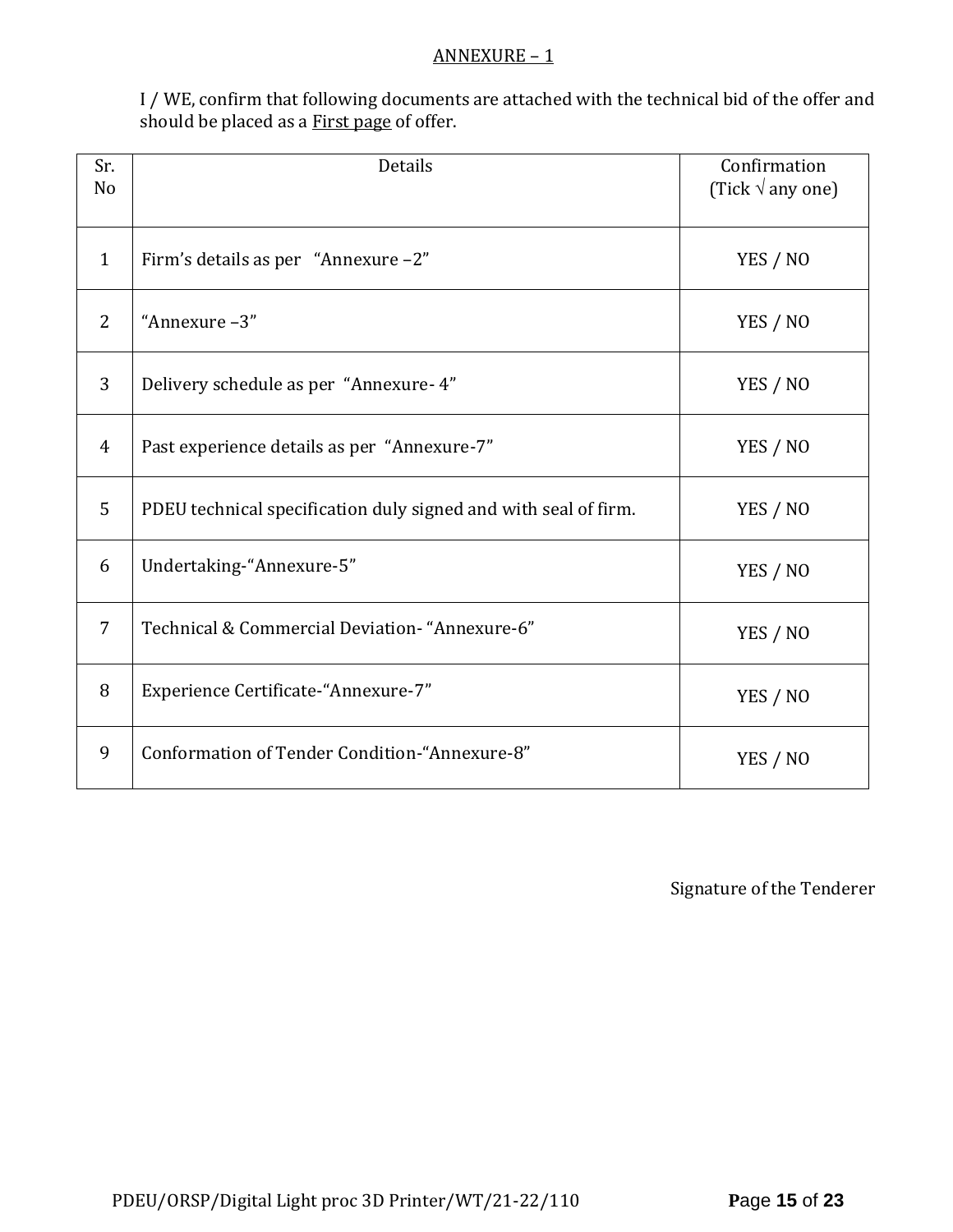#### ANNEXURE - 2 DETAILS OF THE FIRM

Tenderer shall provide all the details in this form and shall be placed as a Second Page of the bid.

| <b>Supplier Name</b>                                                            |                   |                                |  |                      |                                  |
|---------------------------------------------------------------------------------|-------------------|--------------------------------|--|----------------------|----------------------------------|
| Within Gujarat / Outside Gujarat                                                |                   |                                |  |                      |                                  |
| Pvt. Firm / Public Ltd. / State Govt. Under taking<br>Central Govt. undertaking |                   | (Indicate the relevant status) |  |                      |                                  |
|                                                                                 |                   |                                |  |                      |                                  |
| GST No. and GST Date                                                            |                   |                                |  |                      |                                  |
|                                                                                 |                   |                                |  |                      |                                  |
| CST No. and CST Date                                                            |                   |                                |  |                      |                                  |
| Excise No. and Excise Date                                                      |                   |                                |  |                      |                                  |
| Financial Turnover for Past 3 Years (Rupees in<br>Lacs (10 <sup>5</sup> )       |                   | 1st Year                       |  | 2 <sup>nd</sup> Year | 3rd Year                         |
|                                                                                 |                   |                                |  |                      |                                  |
| Custom No. and Date (If applicable)                                             |                   |                                |  |                      |                                  |
| Address of                                                                      | Registered Office | Factory / Works                |  |                      | <b>Authorized Representative</b> |
| Contact person name                                                             |                   |                                |  |                      |                                  |
| Designation                                                                     |                   |                                |  |                      |                                  |
| Address                                                                         |                   |                                |  |                      |                                  |
| City & Pin code                                                                 |                   |                                |  |                      |                                  |
| State                                                                           |                   |                                |  |                      |                                  |
| Country                                                                         |                   |                                |  |                      |                                  |
| Phone Nos.(Off.)                                                                |                   |                                |  |                      |                                  |
| Phone Nos.(Res.)                                                                |                   |                                |  |                      |                                  |
| Fax Nos.                                                                        |                   |                                |  |                      |                                  |
| STD Code.                                                                       |                   |                                |  |                      |                                  |
| Mobile No.                                                                      |                   |                                |  |                      |                                  |
| Web site address                                                                |                   |                                |  |                      |                                  |
| Email-id                                                                        |                   |                                |  |                      |                                  |
| Specimen signature                                                              |                   |                                |  |                      |                                  |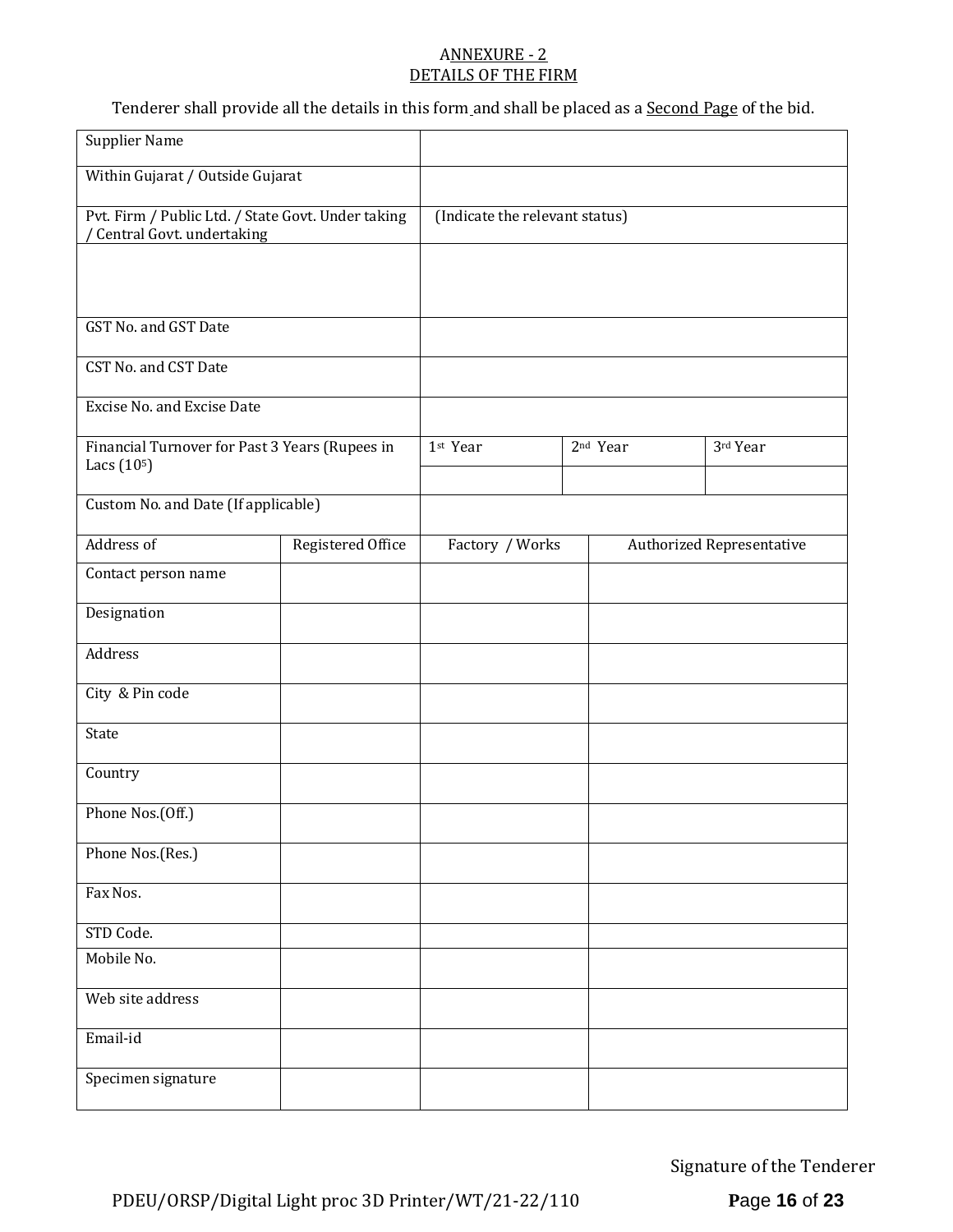# ANNEXURE-3

Tenderer shall fill up following details and shall be Third page of the Technical Bid

| $\mathbf{1}$   | PRICES: [FIRM ONLY]<br>(Please Specify YES / NO.)                                                                                    |               |
|----------------|--------------------------------------------------------------------------------------------------------------------------------------|---------------|
| 2              | <b>EXCISE DUTY: [SINGLE SLAB ONLY]</b><br>(Please Specify INCUSIVE / EXCLUSIVE /<br>EXEMPTED)                                        | $\frac{0}{0}$ |
| $\overline{3}$ | <b>GST: [IN PERCENTAGE]</b><br>(Please Specify INCUSIVE / EXCLUSIVE /<br>EXEMPTED)<br>Please quote your GST Registration No. & Date. | $\frac{0}{0}$ |
| $\overline{4}$ | <b>PENALTY TERMS AGREED:</b><br>(Please Specify YES / NO.)                                                                           |               |
| 5              | PERFORMANCE GUARANTEE TO COVER EXECUTION<br>PERIOD (SECURITY) TERMS : AGREED: (Cl.no.8)<br>(Please Specify YES / NO.)                |               |
| 6              | PERFORMANCE GUARNTEE TO COVER WARRANTY<br>PERIOD TERMS AGREED: (Wherever<br>applicable): (Please Specify YES / NO.)                  |               |
| $\overline{7}$ | <b>VALIDITY OF THE OFFER AGREED:</b><br>(Please Specify YES / NO.)                                                                   |               |
| 8              | PAYMENT TERMS AGREED:<br>(Please Specify YES / NO.)                                                                                  |               |
| 9              | ITEMS OFFERED : (Yes/No)                                                                                                             |               |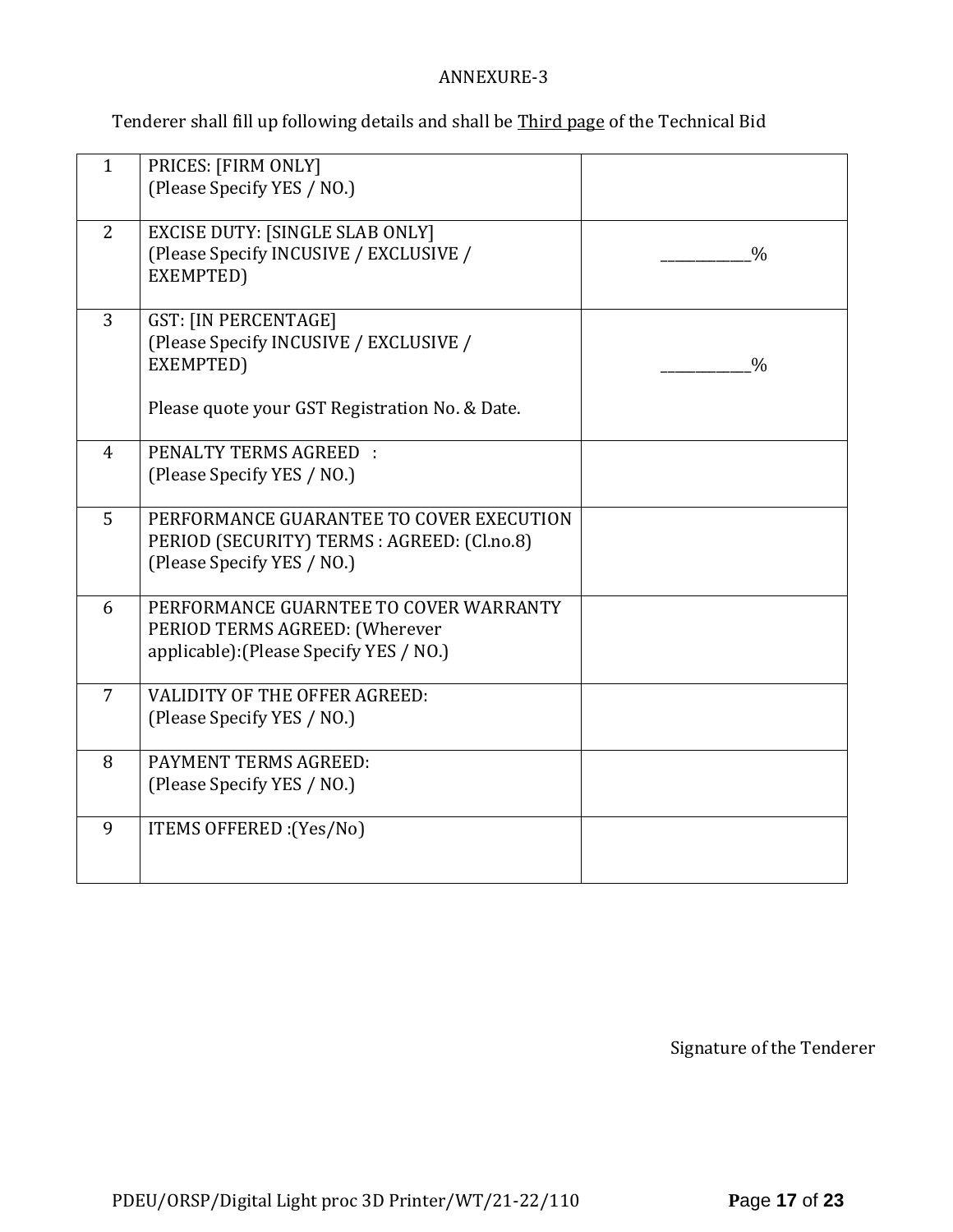# ANNEXURE – 4

# Details of the Items and Qty. offered as a Fourth Page of offer.

| Sr. | Details of the Items / Equipments Offered | Quantity<br>Offered | Status:               |
|-----|-------------------------------------------|---------------------|-----------------------|
| No. |                                           |                     | Supplier/Manufacturer |
|     |                                           |                     |                       |
|     |                                           |                     |                       |
|     |                                           |                     |                       |
|     |                                           |                     |                       |
|     |                                           |                     |                       |
|     |                                           |                     |                       |
|     |                                           |                     |                       |
|     |                                           |                     |                       |
|     |                                           |                     |                       |
|     |                                           |                     |                       |
|     |                                           |                     |                       |
|     |                                           |                     |                       |
|     |                                           |                     |                       |
|     |                                           |                     |                       |
|     |                                           |                     |                       |
|     |                                           |                     |                       |
|     |                                           |                     |                       |
|     |                                           |                     |                       |
|     |                                           |                     |                       |
|     |                                           |                     |                       |
|     |                                           |                     |                       |
|     |                                           |                     |                       |
|     |                                           |                     |                       |
|     |                                           |                     |                       |
|     |                                           |                     |                       |
|     |                                           |                     |                       |
|     |                                           |                     |                       |
|     |                                           |                     |                       |
|     |                                           |                     |                       |
|     |                                           |                     |                       |
|     |                                           |                     |                       |
|     |                                           |                     |                       |
|     |                                           |                     |                       |
|     |                                           |                     |                       |
|     |                                           |                     |                       |
|     |                                           |                     |                       |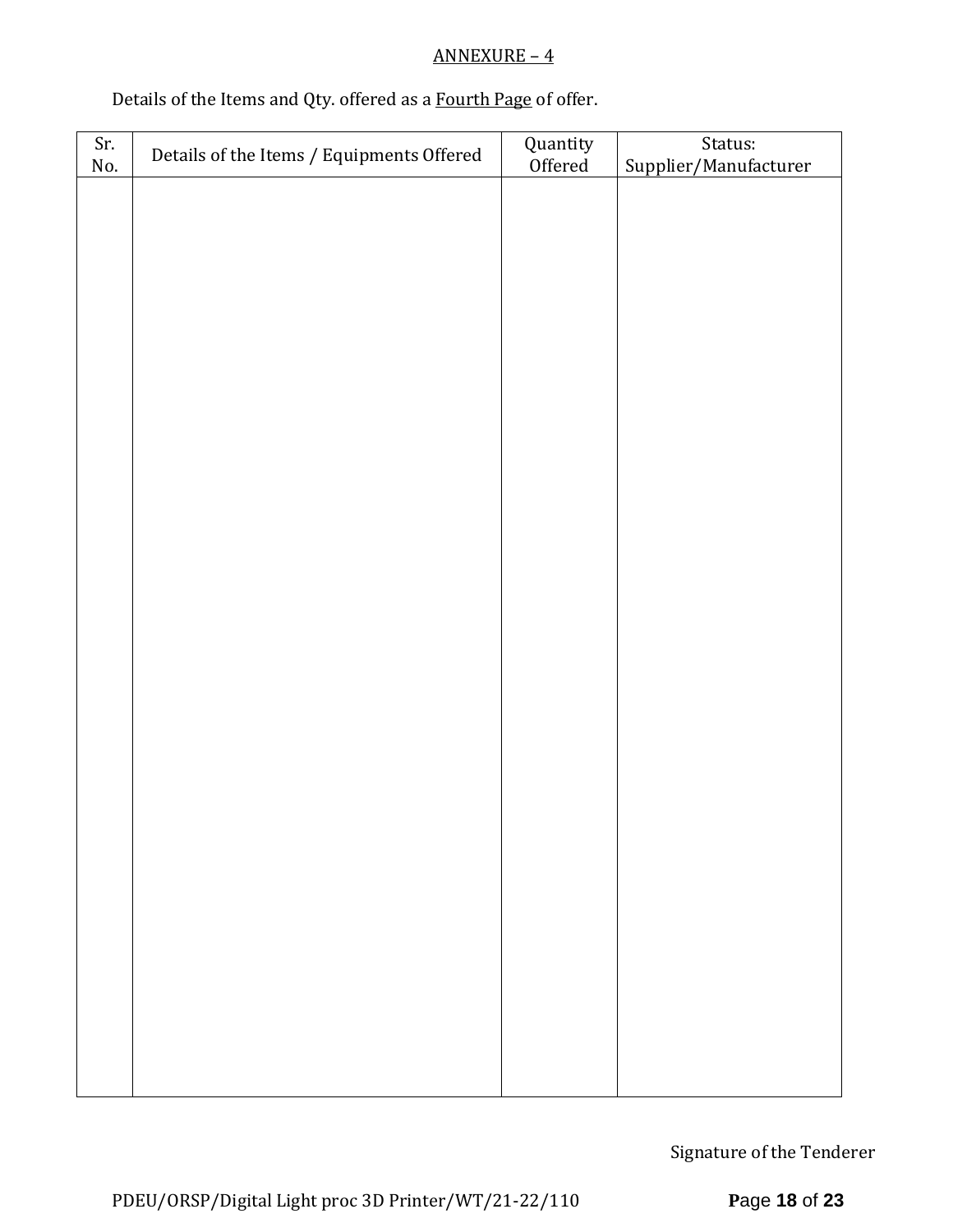#### ANNEXURE – 5

(UNDERTAKING IN REGARD TO STOP DEAL / BLACK LIST THEREOF) and should be placed as a Fifth page of offer.

Sub: Undertaking in regard to Stop Deal / Black List Thereof.

Ref: Tender No. PDEU / \_\_\_\_\_\_\_\_\_\_\_\_\_\_\_\_\_\_\_\_.

All bidders will have to furnish the following undertaking duly filled in, signed and stamped for each quoted item of the tender along with the Technical Bid.

…….

-----------------------------------------------------------------------------------------

I / We \_\_\_\_\_\_\_\_\_\_\_\_\_\_\_\_\_\_\_\_\_\_\_\_\_\_\_\_\_\_\_\_\_\_\_\_\_\_\_\_\_\_\_\_\_\_\_\_\_\_\_\_\_\_\_\_\_\_\_\_\_\_\_ Authorized signatory of M/S \_\_\_\_\_\_\_\_\_\_\_\_\_\_\_\_\_\_\_\_\_\_\_\_\_\_\_\_\_\_\_\_\_\_\_\_\_\_\_\_\_\_ here by certify that M/S \_\_\_\_\_\_\_\_\_\_\_\_\_\_\_\_\_\_\_\_\_\_\_\_\_\_\_\_\_\_\_\_\_\_\_\_\_\_\_\_\_\_\_ is not stop deal / black listed by PDEU for the tendered item.

Seal of the Firm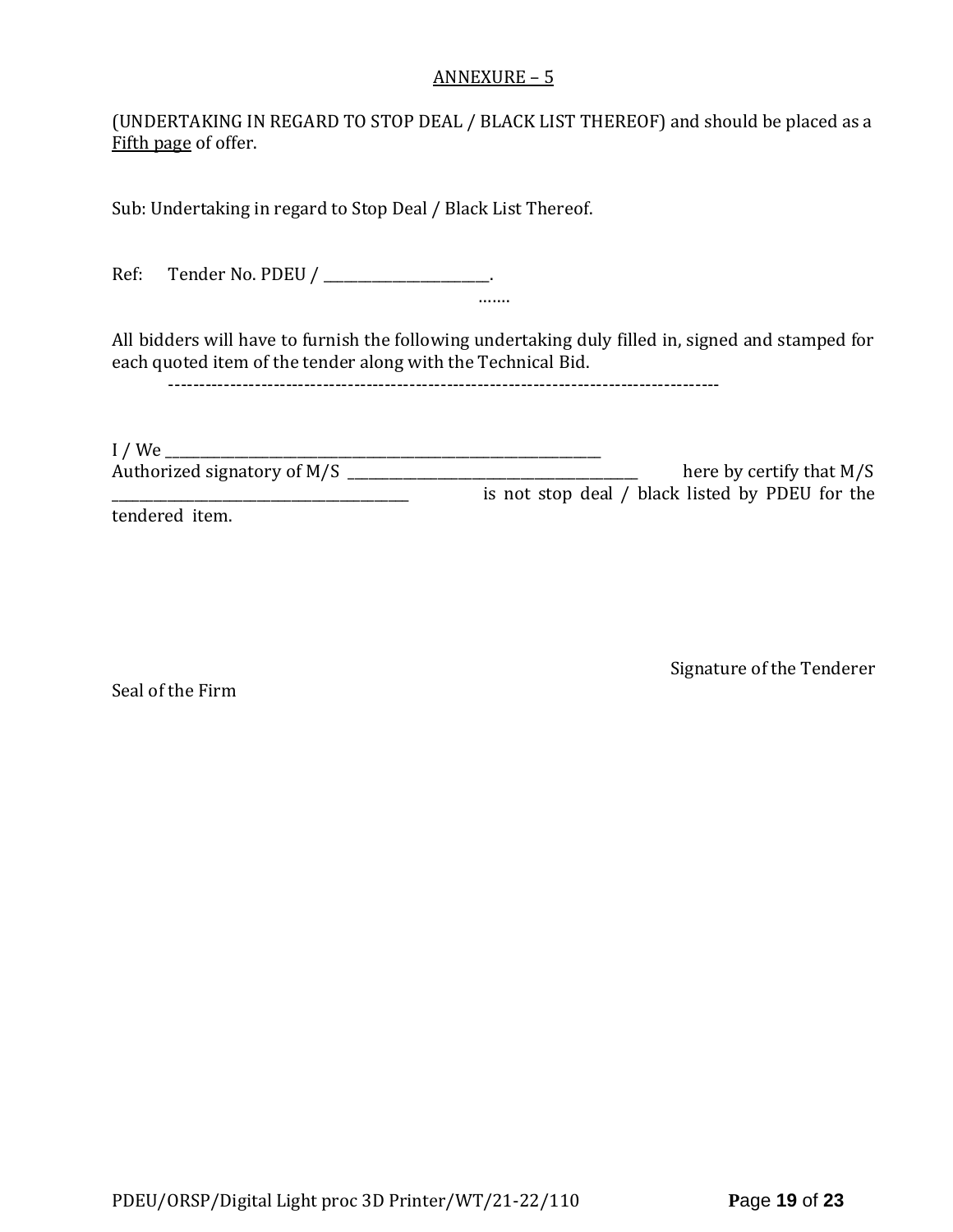#### ANNEXURE – 6 TECHNICAL AND COMMERCIAL DEVIATIONS IF ANY TO BE FURNISHED IN THIS ANNEXURE ONLY AND TO BE SUBMITTED WITH TECHNICAL BID.

We confirm that the product offered under this tender complies with all the Technical Specifications, except the deviations mentioned above. We also confirm that there are no commercial deviations other than mentioned above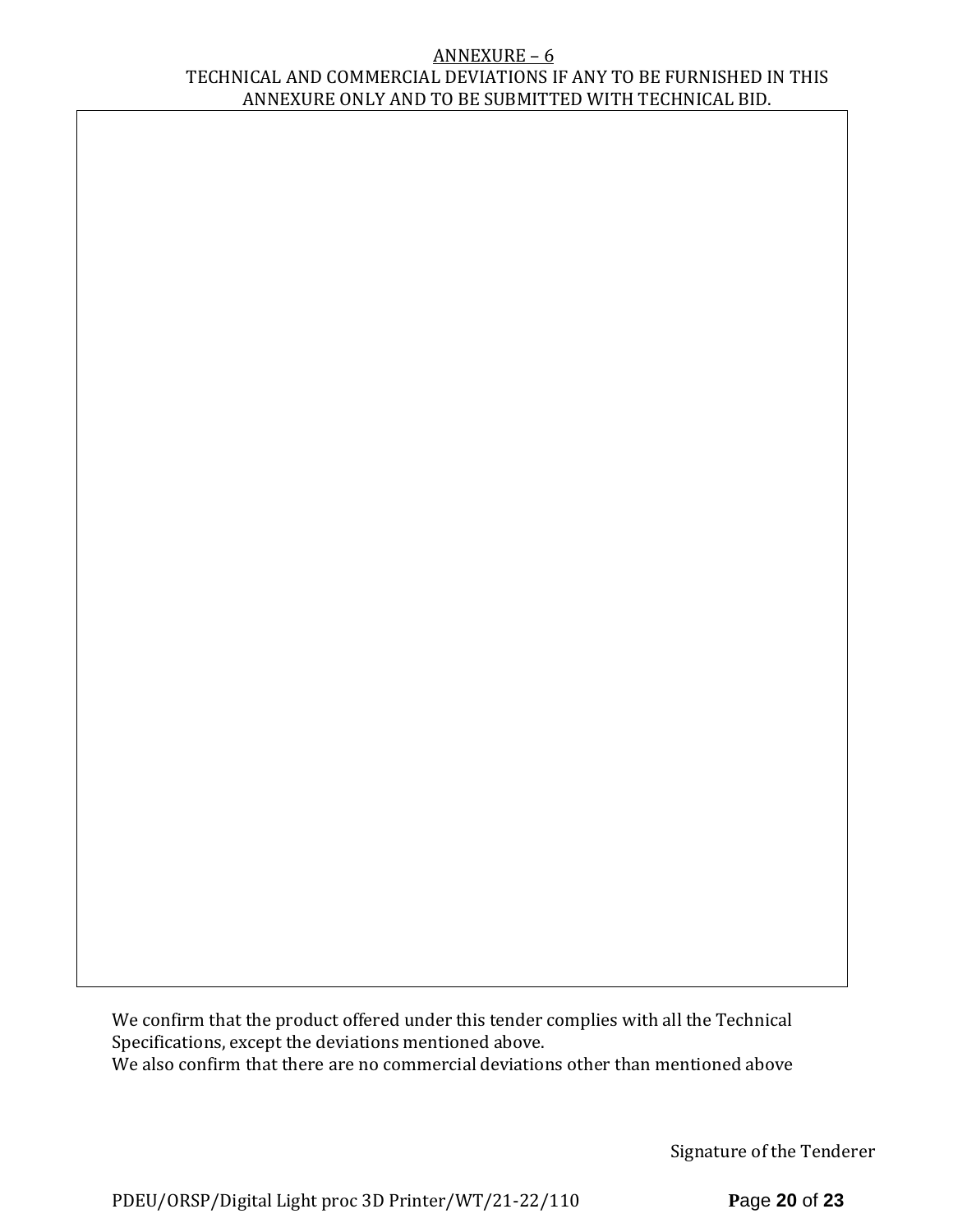#### ANNEXURE- 7

# DETAILS OF THE EXPERIENCE FOR SUPPLY OF SIMILAR TYPE OF ITEMS IN LAST THREE YEARS FROM THE DUE DATE OF TENDER:

| Sr.<br>No | <b>ITEMS</b><br><b>SUPPLIED TO</b> | ORDER<br><b>REFERENCE</b><br>No. & DATE | <b>ITEMS</b> | Qty. | ORDER FULLY<br>EXECUTED.<br>YES/NO | STATUS, IF<br>ORDER UNDER<br><b>EXECUTION</b> | <b>REMARKS</b> |
|-----------|------------------------------------|-----------------------------------------|--------------|------|------------------------------------|-----------------------------------------------|----------------|
| 1)        |                                    |                                         |              |      |                                    |                                               |                |
| 2)        |                                    |                                         |              |      |                                    |                                               |                |
| 3)        |                                    |                                         |              |      |                                    |                                               |                |
| 4)        |                                    |                                         |              |      |                                    |                                               |                |
| 5)        |                                    |                                         |              |      |                                    |                                               |                |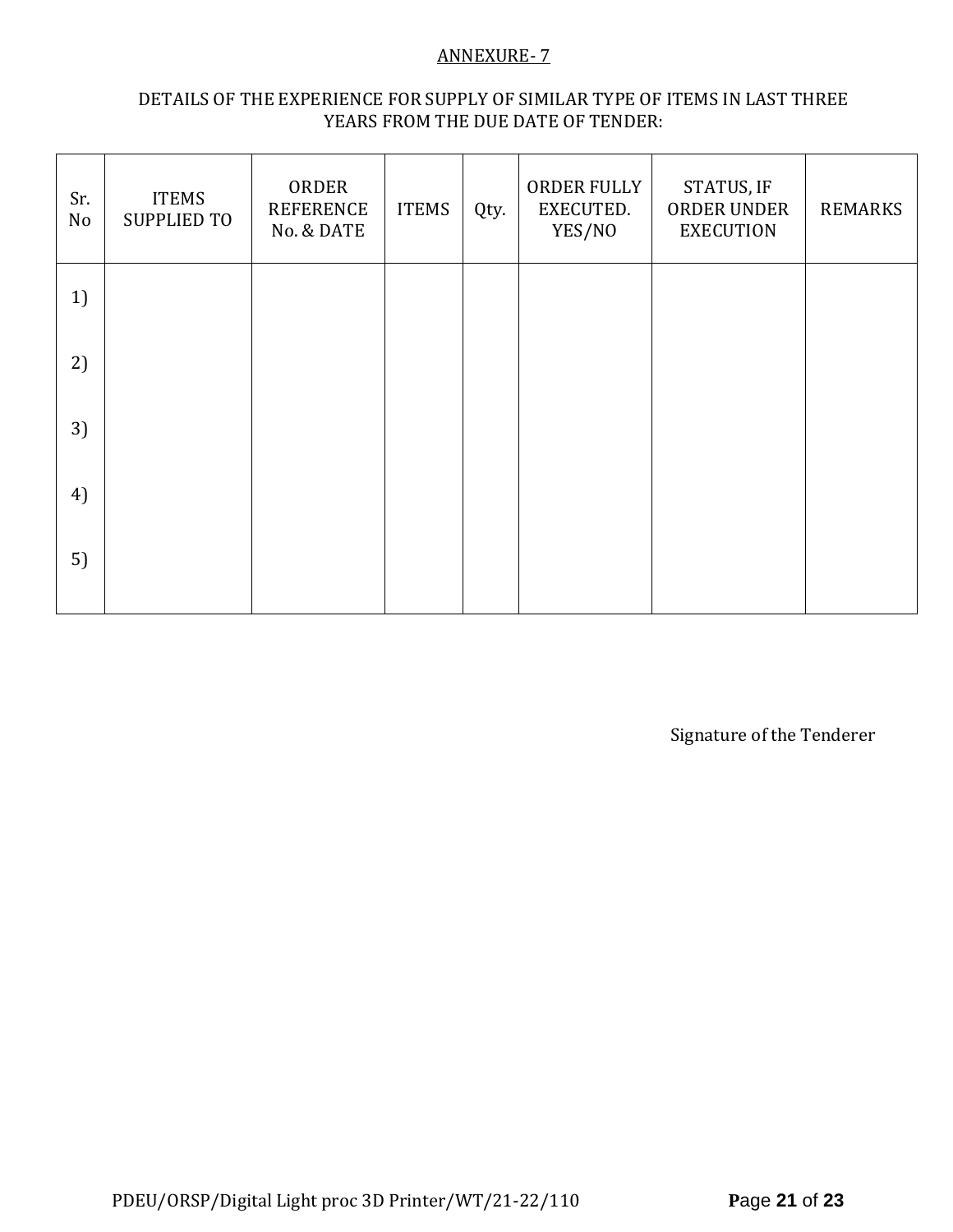#### ANNEXURE – 8

Subject: Supply of \_\_\_\_\_\_\_\_\_\_\_\_\_\_\_\_\_\_\_\_\_\_\_\_\_\_\_\_\_\_\_\_\_\_\_\_\_\_

Reference: Tender enquiry No. PDEU/ / Due on date: / / 200 .

In connection with the above subject and reference I/ We confirm the following:

- 1. I / We, the undersigned have read and examined the Tender Specifications and commercial terms and conditions of tender under reference.
- 2. I / We, declare that our Technical Bid is strictly in line with the Tender specifications (except the deviations shown in Annexure No.7.
- 3. Further, I / We also agree that additional conditions / deviations, if any, found in the Commercial terms & conditions (except mentioned in the Annexure-7), our offer shall be outrightly rejected without assigning any reason thereof.

Seal of the Firm Signature of the Authorised Representatives of the firm

Date:

Name:

Status:

Name of the Tendering Firm / Agency: